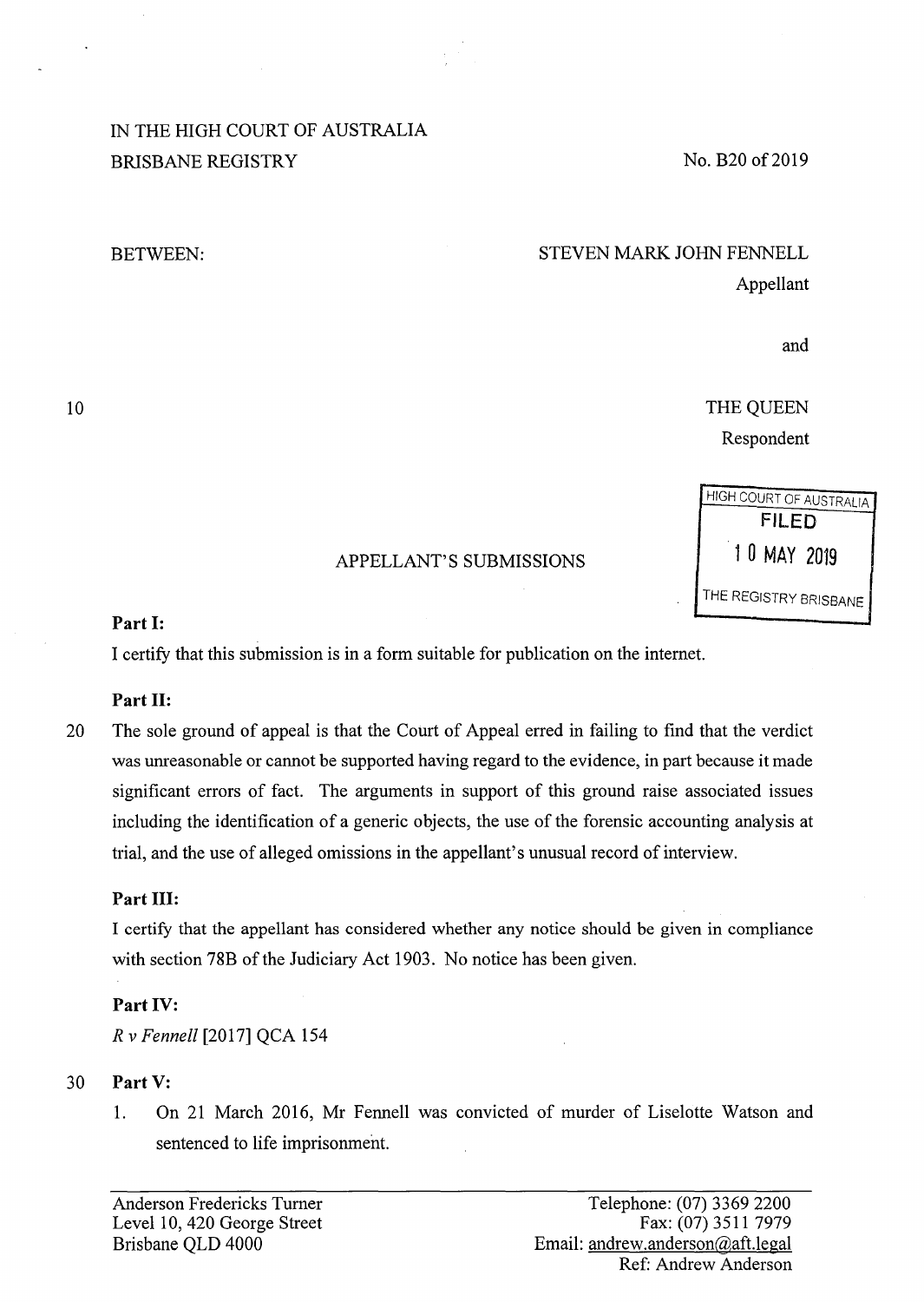- 2. The deceased was murdered on 12 or 13 November 2012 at Macleay Island, a small community in Moreton Bay with some 2,500 residents. The forensic evidence regarding the time of death was inconclusive  $-$  the forensic pathologist preferred the death occurring on 12 rather than 13 November but could not be more specific.<sup>1</sup>
- 3. Mr Fennell and the deceased had been close friends for about two years prior to her death.<sup>2</sup> He would drop by for a cup of tea almost every day and helped her around the house by doing her grocery shopping, changing lightbulbs and the like.<sup>3</sup> He was not paid for this help.<sup>4</sup>
- 4. The deceased's body was discovered on the evening of 13 November 2012 when Mr Fennell, who had been trying to contact her, asked local police to do a welfare check.
- 5. On the face of the scene, the deceased had been killed during a burglary. It was common knowledge on Macleay Island that she kept large sums of cash in her home.<sup>5</sup> Her house had been disturbed in a manner consistent with burglary,<sup> $6$ </sup> and that was the immediate impression of the police officer who discovered the body.<sup>7</sup>
- 6. The deceased had what were described as defensive injuries on her hands and wrists. 8 There was no evidence of any reciprocal injuries on Mr Fennell.<sup>9</sup>
- 7. The sole issue at trial was whether Mr Fennell killed the deceased.
- 8. The Crown case was based around opportunity and motive. The evidence of opportunity was based on claimed sightings of Mr Fennell at or near the deceased's home on 12 November 2012 which were either normal for him, highly unreliable or inconsistent with the Crown's case theory. The evidence of motive was based on a claim that Mr Fennell had stolen money from the deceased and there was a risk that would be discovered.
- 9. The Crown case critically relied upon evidence said to link Mr Fennell to the alleged murder weapon, a hammer located in mangroves at Thompson's Point on 15 November

20

10

 $\mathbf{1}$ See Appellant's Further Material (AFM) 103 ll 4-46. See also AFM 105 1 6 - 109 l 22. Dr Olumbe's opinion was based upon the stage of decomposition and evidence about the time the deceased was last seen alive, noting that decomposition could have been accelerated by the trauma to the head and the temperature.

<sup>2</sup>  MFI B,  $44\bar{1}18-4511\bar{1}$ ,  $46\bar{1}141-48$ .

<sup>3</sup> See, e.g., MFI A at AFM 1122 1 53 - 1124 1 36; MFI B, 73 11 24-38, 80 11 8-58.

<sup>4</sup>  MFI A at AFM 1125 11 56 - 1126 126.

*<sup>5</sup>*  See, e.g., AFM 249 11 39-45; 250 11 9-19; 380 11 3-7. See also MFI B, 62 I 32 - 64 I 7.

<sup>6</sup>  NB: Detective Senior Constable Strang noted that the house was "very neat" and that although drawers had been pulled out, "there was nothing rummaged in the drawers": AFM 121 11 11-26. This was relied upon by the Crown to rebut the alternative hypothesis of a burglary: AFM 769 11 13-26. It is not accepted that his experience as a police officer elevated that evidence to expert opinion. The photographs speak for themselves. See AFM 923-945. The deceased kept her house very tidy, with "nothing out of place": AFM 183 1122-23; 202 1143-45.

<sup>7</sup>  AFM 42 11 11-23.

<sup>8</sup> AFM 96 11 23-41.

<sup>9</sup>  The evidence in this regard was the subject of extended discussion between trial counsel and the learned trial judge: T13-4 | 41 - T13-17 | 6.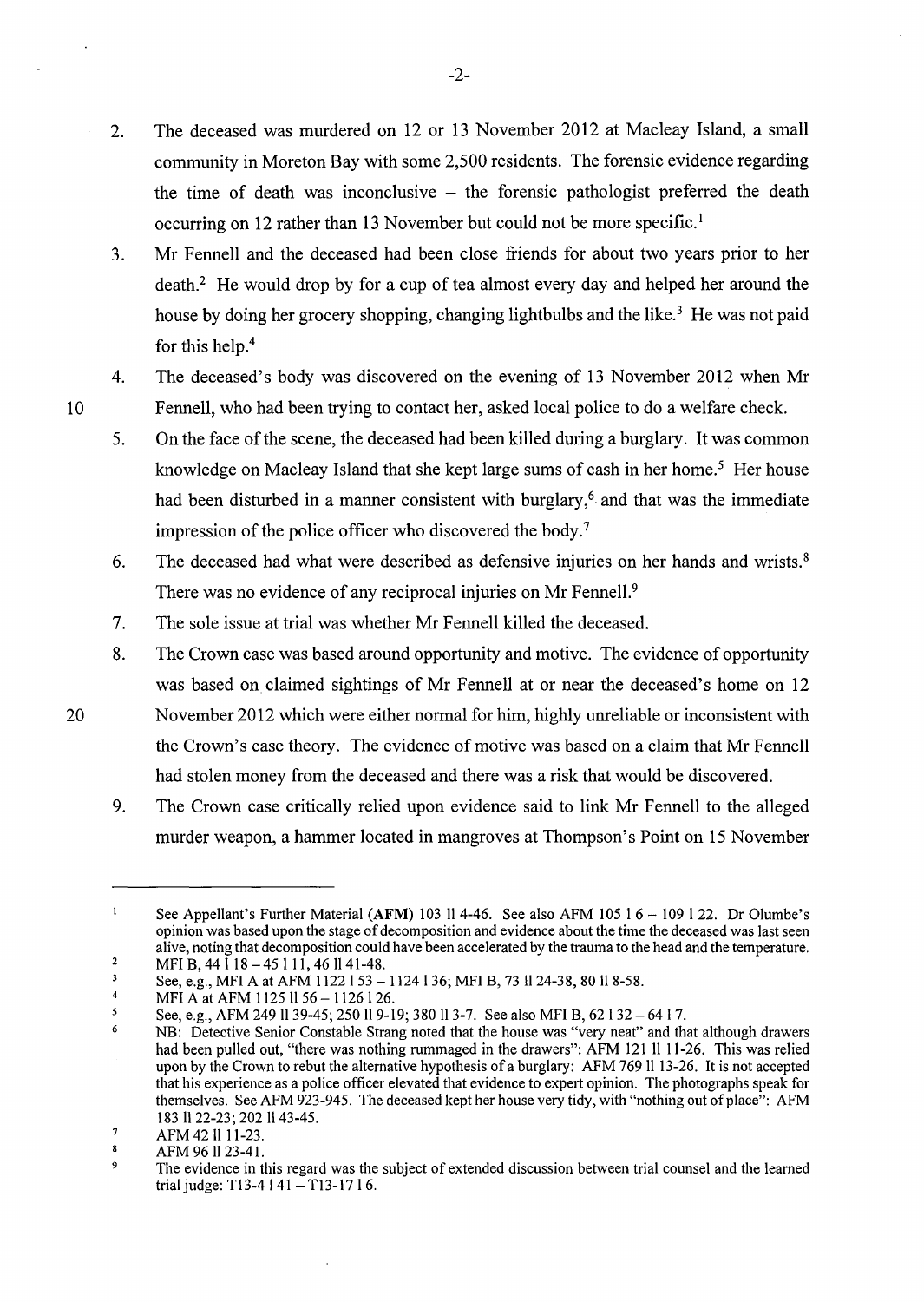$2012<sup>10</sup>$  On 10 November 2012, prior to the death, Pauline Jenson found a toiletries bag containing some of the deceased's banking documents at that location.<sup>11</sup> On 15 November 2012 police found a black purse and the deceased's Translink wallet and, 15 metres away, the hammer.<sup>12</sup> The evidence could not establish whether these other items were there prior to death or not. Mr Fennell was only charged after Robert and Susan Matheson saw photographs of the hammer on the news. They claimed to recognise it as their own, which they had lent to Mr Fennell some years prior but he had not returned. Their evidence was problematic, raises significant questions about contamination of memory, and is the key reason as to why the verdict was unreasonable.

10 10. A DNA profile was obtained from the toiletries bag. Mr Fennell was positively excluded as a contributor but there was "slight support" for contribution from Pauline Jenson, Evette Uzzell or Scott Cornell.<sup>13</sup> Mrs Uzzell lived three doors down from the deceased and her husband knew where the deceased kept cash in her home.<sup>14</sup> She was not asked about the toiletries bag. Scott Cornell delivered post around Macleay Island and rode a red postie bike like Mr Fennell.<sup>15</sup> He lived around the corner from the deceased but died prior to trial.<sup>16</sup>

# **Part VI:**

11. The case against Mr Fennell was based on profoundly weak circumstantial evidence and premised on little more than opportunity and claimed motive. Significant factual errors 20 by the Court of Appeal made the case appear stronger than it was. Critical parts of the evidence were the highly problematic identification of a mass-produced hammer and a claimed intentional omission by Mr Fennell in an interview in circumstances where there was evidence he has an acquired brain injury that affects his short-term memory. The Crown also relied upon convoluted and largely irrelevant forensic accounting evidence, which cast prejudicial suspicion over Mr Fennell's finances but was not truly probative.

<sup>10</sup>  The forensic pathologist, Dr Olumbe, gave evidence that a hammer or similar object was likely to have caused the injuries: AFM 92 ll 19-29; 101 ll 10-14; 102 ll 14-15.

<sup>11</sup>  AFM 528 1 12; 530 1 35; 533 11 26-28.

<sup>12</sup>  AFM 539 1 27-31; 540 1126-37.

<sup>13</sup>  Exhibit 70, 4. Pauline Jenson found and opened the bag before giving it to police.

<sup>14</sup>  AFM 413 II 46-47; 416 II 4-24.

<sup>15</sup>  As to which, see *R* v *Fennell* [2017] QCA, [36]-[37]. This is significant to the evidence of Loretta McKie at AFM 204  $17 - 206$  19. Ms McKie gave evidence that she saw the defendant attend the deceased's property on his red postie bike at around 2:00pm on 12 November 2019, the time at which the Crown alleged Mr Fennell killed the deceased. Ms McKie had never met Mr Fennell personally and saw the person entering the deceased's property from a distance and at an unusual angle: AFM 201 135 - 202 113; 205 I 27 - 209 I 13. See also exhibits 1 and 43.

<sup>16</sup>  AFM 280 11 17-31; 445 11 24-27.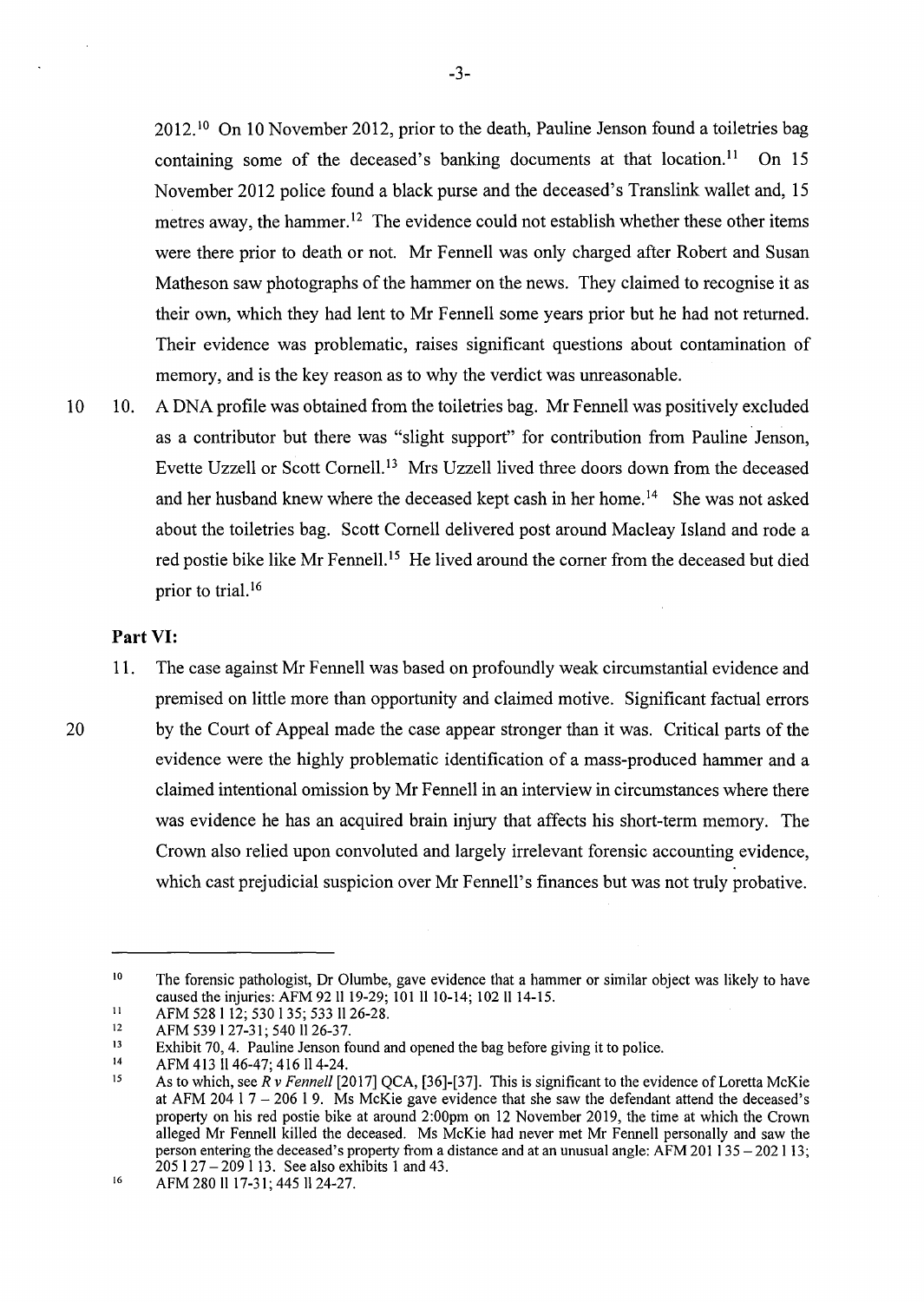12. This obviously inadequate Crown case has resulted in a conviction for murder. Mr Fennell is, on the evidence, likely to be innocent. To date, he has served more than six years in custody in relation to this offence.<sup>17</sup>

#### *Legal principles*

- 13. The relevant test on an unreasonable verdict ground is whether, upon the whole of the evidence, it was open to the jury to be satisfied beyond reasonable doubt that the accused was guilty.<sup>18</sup>
- 14. The starting point is that the jury is the body entrusted with the primary responsibility of determining guilt or innocence, and the jury has had the benefit of having seen and heard 10 the witnesses.<sup>19</sup> However, the joint judgment in  $M v$  The Queen<sup>20</sup> observed:

"In most cases a doubt experienced by an appellate court will be a doubt which a jury ought also to have experienced. It is only where a jury's advantage in seeing and hearing the evidence is capable of resolving a doubt experienced by a court of criminal appeal that the court may conclude that no miscarriage of justice occurred."21

15. This qualification is of limited relevance in the present matter. Mr Fennell's record of interview is before the Court. Otherwise, the arguments do not hinge upon the assessment of particular witnesses, but upon an assessment of the circumstantial case as a whole. The issues with the hammer identification evidence, which are addressed in 20 detail below, cannot be resolved by reference to the demeanour of the relevant witnesses given that the heart of the risks associated with identification evidence is the convincing but mistaken witness.

#### *Identification of the hammer*

16. The of identification of the hammer was so weak that an application should have been made to exclude evidence of it. In any event, that weakness rendered it incapable of providing the required support to an otherwise untenable prosecution case. The hammer was mass-produced and generic.

<sup>17</sup>  *R* v *Fennell* [2017] QCA 154, [2] 3. I.e. since 15 March 2013.

<sup>18</sup>  *SKA v The Queen* (2011) 243 CLR 400, [13] per French, Gummow and Kiefell JJ citing *M v The Queen* (1994) 181 CLR 487, 493.

<sup>19</sup>  *Mv The Queen* (1994) 181 CLR 487,493 per Mason CJ, Deane, Dawson and Toohey JJ

<sup>20</sup>  (1994) 181 CLR 487.

<sup>21</sup>  Ibid 494.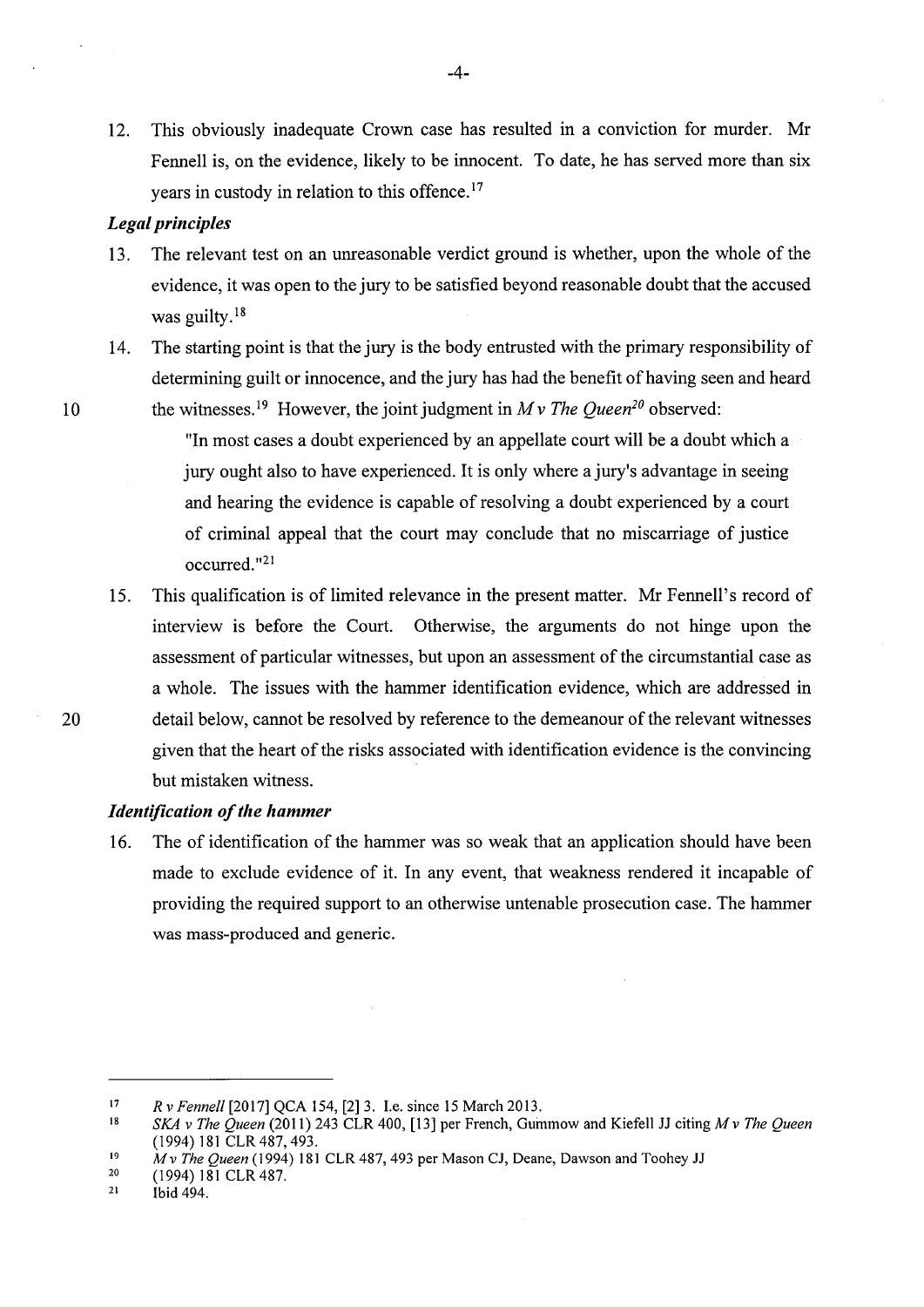

- 17. The Mathesons first saw this hammer when a photo of it "flashed up" on the news on the evening of 21 January 2013.<sup>22</sup> At trial, Mr Matheson said he recognised the hammer immediately, although the news bulletin did not place it in the context of the Macleay Island murder.23 However, his wife said the bulletin associated the hammer with the murder and that it was she who first suggested the hammer was his.<sup>24</sup> There is no suggestion that the Mathesons were able to see the small marks they later identified.
- 18. Mr Matheson claimed he lent to hammer to Mr Fennell "the year before the murder or a year before that",<sup>25</sup> while his wife estimated this was in around 2008 or 2009.<sup>26</sup>
- 10 19. There were indications that the Mathesons had tainted one another's evidence. Mrs Matheson said she last saw the hammer when her husband was "getting some tools ready to go around to help fix a trailer" for Mr Fennell.<sup>27</sup> She described the tools in unusual

26 AFM 609 1129-30.

<sup>22</sup>  AFM 5821111-12.

<sup>23</sup>  AFM 582 ll 8-16; 591 l 37 - 592 l 5.

<sup>24</sup>  AFM 606114-15.

<sup>25</sup>  AFM 588 I 14-16.

<sup>27</sup>  AFM609ll 17-21.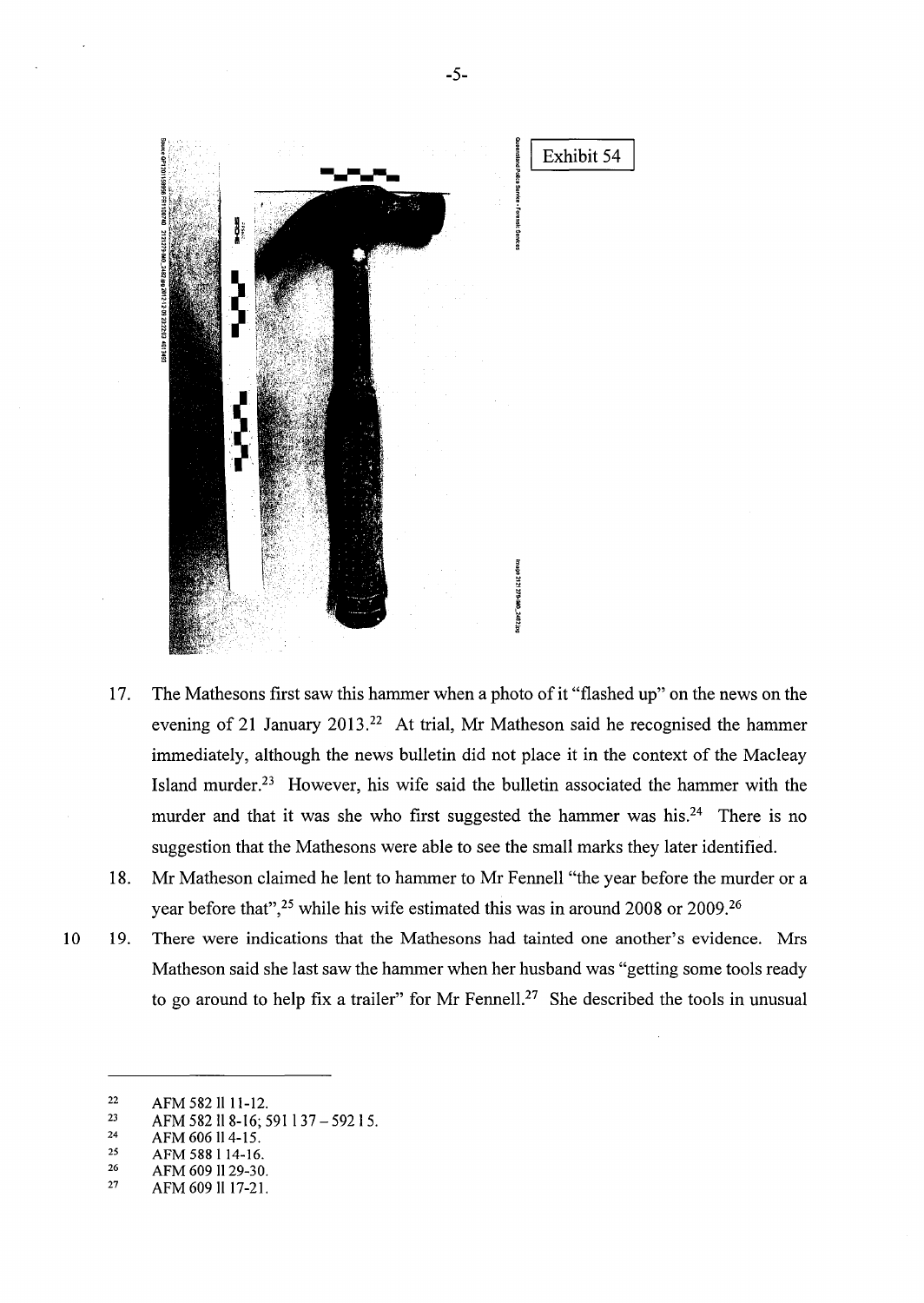detail: "the hammer and some cold chisels and some Tek screws"<sup>28</sup> – it seems unlikely she would have an independent recollection of those details some eight years later at trial. Mrs Matheson did not go to Mr Fennell's house that day or claim she otherwise had any personal knowledge of what happened to the hammer, so had clearly discussed this with her husband at some stage.

- 20. The Mathesons did not give statements about this until 12 days after the news bulletin. Their interviews involved identifying markings on the hammer, such as dints and chips, by reference to photographs of the hammer itself.<sup>29</sup> The Mathesons supported the identification of these generic marks with narratives, e.g. "I got really, really angry and I 10 belted the nail"<sup>30</sup> At first blush, those narratives made their evidence more compelling, however they each gave different stories in relation to the same marks.<sup>31</sup> In closing, the learned Crown Prosecutor inaccurately submitted that Mrs Matheson "certainly doesn't say anything to contradict or detract from Robert Matheson's identification."<sup>32</sup>
- 21. The Mathesons were not asked to identify the hammer out of a line-up<sup>33</sup> but by reference to the photographs and the object itself, which made their recollection susceptible to suggestion. Mr Matheson stated that "a tradesman knows his tools" and claimed "[y ]ou can lay out 100 hammers, and a tradesman will walk straight up to his own hammer and pick it up."34 However, when police conducted line-ups of screwdrivers and chisels, Mr Matheson was unable to identify his own tools.<sup>35</sup> Mr Matheson could not recall the brand 20 of the hammer at the committal hearing.<sup>36</sup>
	- 22. These factors created a risk of confirmation bias. Nonetheless, Gotterson JA considered Mr Matheson's evidence to be "detailed and consistent" and that "it had an appealing practicality to it."37 His Honour did not address the inconsistencies with Mrs Matheson's evidence.
	- 23. The jury were warned generally about issues with the identification evidence, however those directions did not comply with the requirements in  $\ddot{R}$  v *Clout*<sup>38</sup> That decision makes clear that the same sort of dangers as exist with the identification of people exist

<sup>28</sup>  AFM 609 11 29-31.

<sup>29</sup>  AFM 582 ll 21-28; 606 l 45 - 607 l 4; 612 ll 36-45.

<sup>30</sup>  AFM 609 ll 9-12.

<sup>31</sup>  See the summary table in the Outline of Submissions on behalf of the Appellant, [66].

<sup>32</sup>  AFM 804 11 7-10.

<sup>33</sup>  AFM 5941125-33; 612 1136-45.

<sup>34</sup>  AFM 594 ll 16-18.

<sup>35</sup>  AFM 594 11 35-46.

<sup>36</sup>  AFM 592 ll 10-16; 593 ll 1-13.

<sup>37</sup>  *R* v *Fennell* [2017] QCA, [84].

<sup>38</sup>  (1995) 41 NSWLR 312.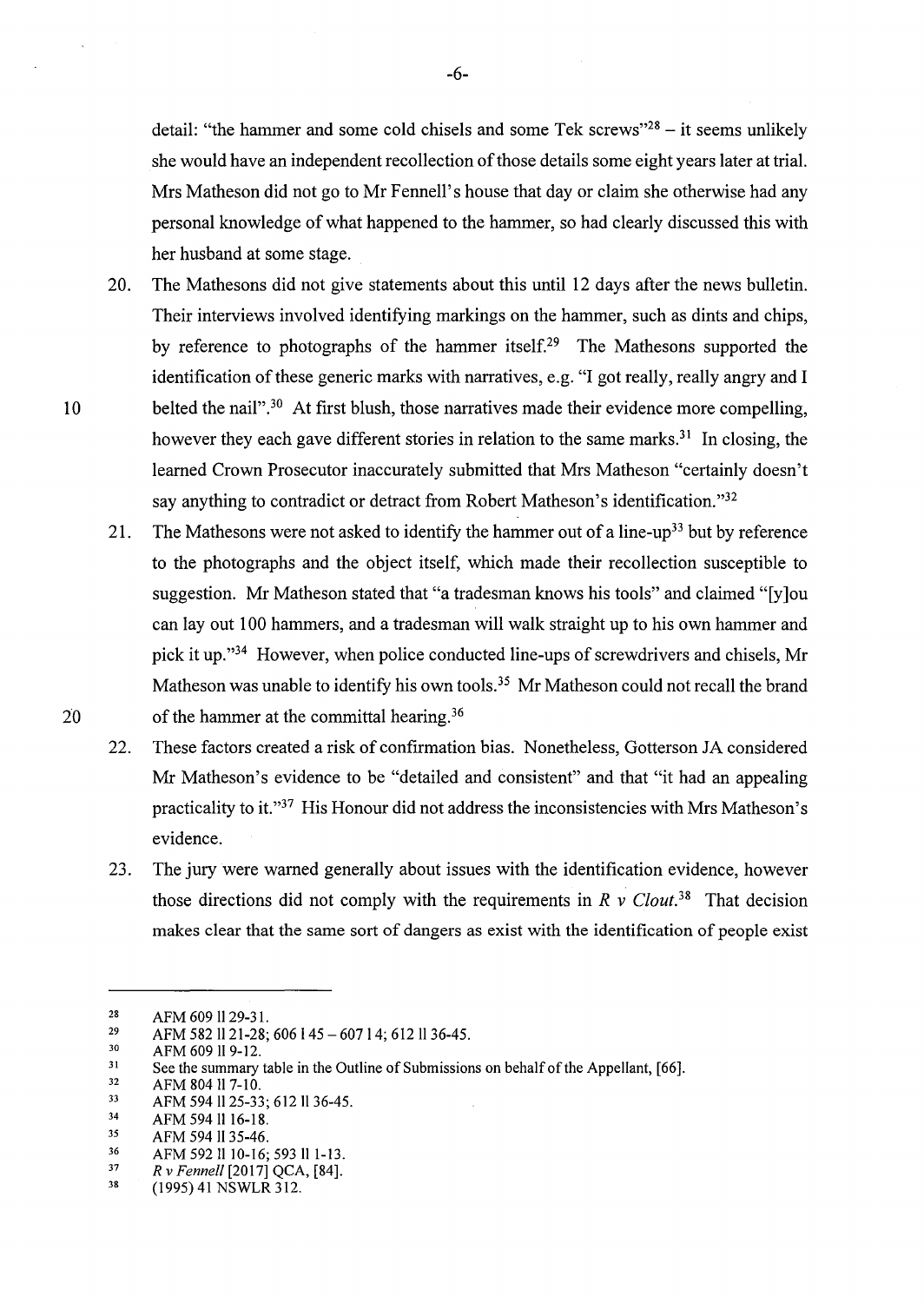in relation to the identification of objects. Had the Court of Appeal properly considered those issues, it could not rationally have concluded that the hammer "stood as strong circumstantial evidence against the appellant."39 The issues that were raised in *Clout* all stood against any meaningful weight being given to this identification, including matters not directed on:

a. the danger of contamination of memory, which was significant in this case:  $40^{\circ}$ 

- b. the high importance of securing an early record of the uncontaminated recall of the witness.<sup>41</sup> This was particularly dangerous where a period of 12 days passed before statements were taken, and where the witnesses were a married couple, knew the 10 deceased personally and had likely discussed the matter in the interim;
	- c. the specific danger that memory may sometimes be enlarged to include matters which the observer expects, or is expected to recall.<sup>42</sup> Again, this feature was a serious risk where the witnesses were identifying features of the hammer by reference to photographs, rather than recalling them unprompted; or
	- d. the particular danger in identifying a mass-produced, generic object.<sup>43</sup>
- 24. The critical importance of the hammer identification in the case against Mr Fennell is illustrated by the fact that he was not charged until after the Mathesons came forward. <sup>44</sup> The learned trial judge recognised its importance when directing the jury in the following terms: "The case against the defendant depends to a significant degree on the correctness 20 of the identification of this hammer by each of Mr and Mrs Matheson."<sup>45</sup>
	- 25. Further, the Crown dosing invited the jury to engage in an odd form of propensity reasoning regarding the rusty state of the hammer:

"It was in a rusty state. Again, the salt water would account for some of that. But also, if it was a hammer in the possession of the defendant for some time, you might think that's consistent. Because you heard Detective Suffolk say yesterday, when he went [to the defendant's home], he found ultimately five, I think, four hammers and then one other one, all of which seemed to be in fairly poor condition, rusty heads, and which didn't appear to have been used. So that hammer, if it's the one which was with Mr Fennell, probably was in a poor

<sup>39</sup>  *R v Fennell* [2017] QCA, [84].

<sup>40</sup>  As in *R* v *Clout,* this feature warranted both a general and specific warning: Ibid 321-322.

<sup>41</sup>  Ibid 321.

<sup>42</sup>  Ibid.

<sup>43</sup>  In *R v Clout*, Kirby A-CJ noted the danger arising from "the virtual identity of semi-trailers of the same brand and year of manufacture": 322

<sup>44</sup>  See also AFM 803 11 7-22.

<sup>45</sup>  CAB 21 11 23-24.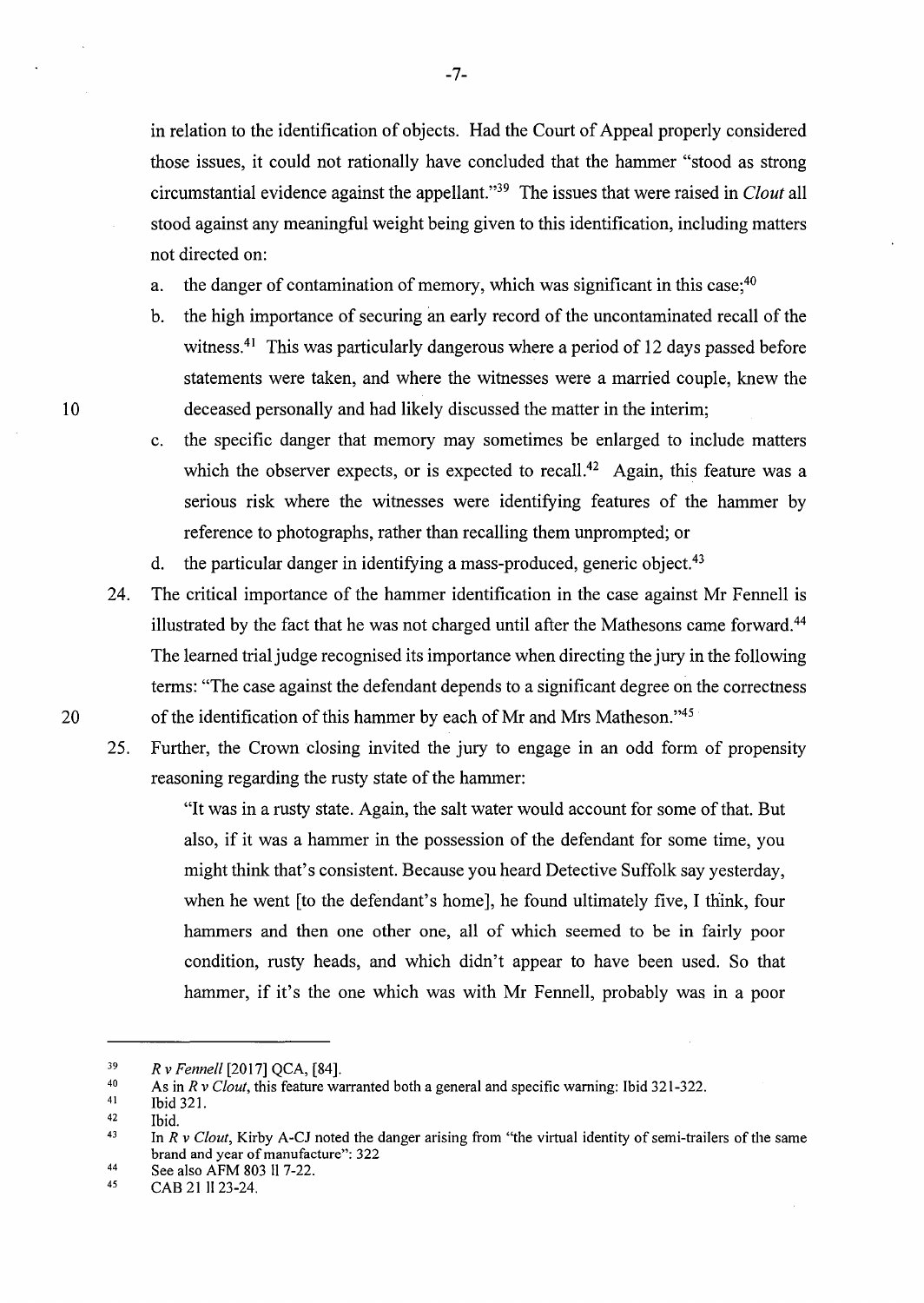condition before it went into the drink, and bring [sic] in the water wouldn't have helped, of course."46

26. The hammer as the murder weapon theory was itself not strong. The hammer was found submerged in salt water, 15 metres from other items of interest and corroded. There was no forensic evidence linking that item with the murder. Rather the evidence was that the injuries sustained suggested an object such as a hammer.<sup>47</sup>

#### *Forensic evidence*

- 27. There was no forensic evidence linking Mr Funnell to the murder of the deceased.
- 28. The Crown closing address included internal logical inconsistencies in the treatment of 10 the absence of forensic evidence. The learned Crown Prosecutor stated "Somehow, despite the frequency of his visits to 5 Alistair Court, no DNA and only one fingerprint belonging to the defendant was found",<sup>48</sup> implying that was somehow suspicious. Shortly thereafter he made the following comment about the possibility of an alternative killer: "No DNA, no fingerprints, nothing else which indicates some other identified individual was responsible for this crime."49

#### *Opportunity*

- 29. The evidence of opportunity was premised on Mr Fennell's close relationship with the deceased, gaps in his alibi and eye witness accounts. Mr Fennell's movements on 12 and 13 November 2012 are summarised in the Appellant's Chronology.
- 20 30. The gaps in his alibi are readily explained by Mr Fennell's acquired brain injury. Various eye witnesses placed Mr Fennell at the deceased's home at various times of the day,<sup>50</sup> some of which fitted neatly into the Crown case theory and some of which did not. Where he visited her at least once a day, including on 11 November 2012, the eye witnesses could easily have been mistaken. It is noted again that the time of death was uncertain.
	- 31. Further, Mr Fennell did not have exclusive opportunity. Other people with access to the deceased's home who knew she kept cash around the house were not excluded by DNA.
	- 32. The Crown case theory was that the murder was committed between around 2:00pm and 2:20pm on 12 November 2012 and that Mr Fennell returned from 6:00pm to 7:30pm that

-8-

<sup>46</sup>  47 AFM 803 II 13-20.

<sup>48</sup>  AFM 96124-97138.

AFM 756 Il 41-44.

<sup>49</sup>  AFM 757 II 3-4. See also AFM 804 II 31-37. Subsequently, he observed that "Ms Watson was found beside the bed, as you might think she would have been if she had been killed on the bed and rolled off when someone lifted the mattress", inviting the jury to relate that to the photograph in the web article.<sup>49</sup> That argument suggests Mr Fennell searched under the mattress for cash and is inconsistent with the theory that he constructed a burglary scene, ignoring \$290 cash in an envelope, to cover up other misdeeds: see AFM 769 14 - 771 143.

<sup>50</sup>  See the Appellant's Chronology.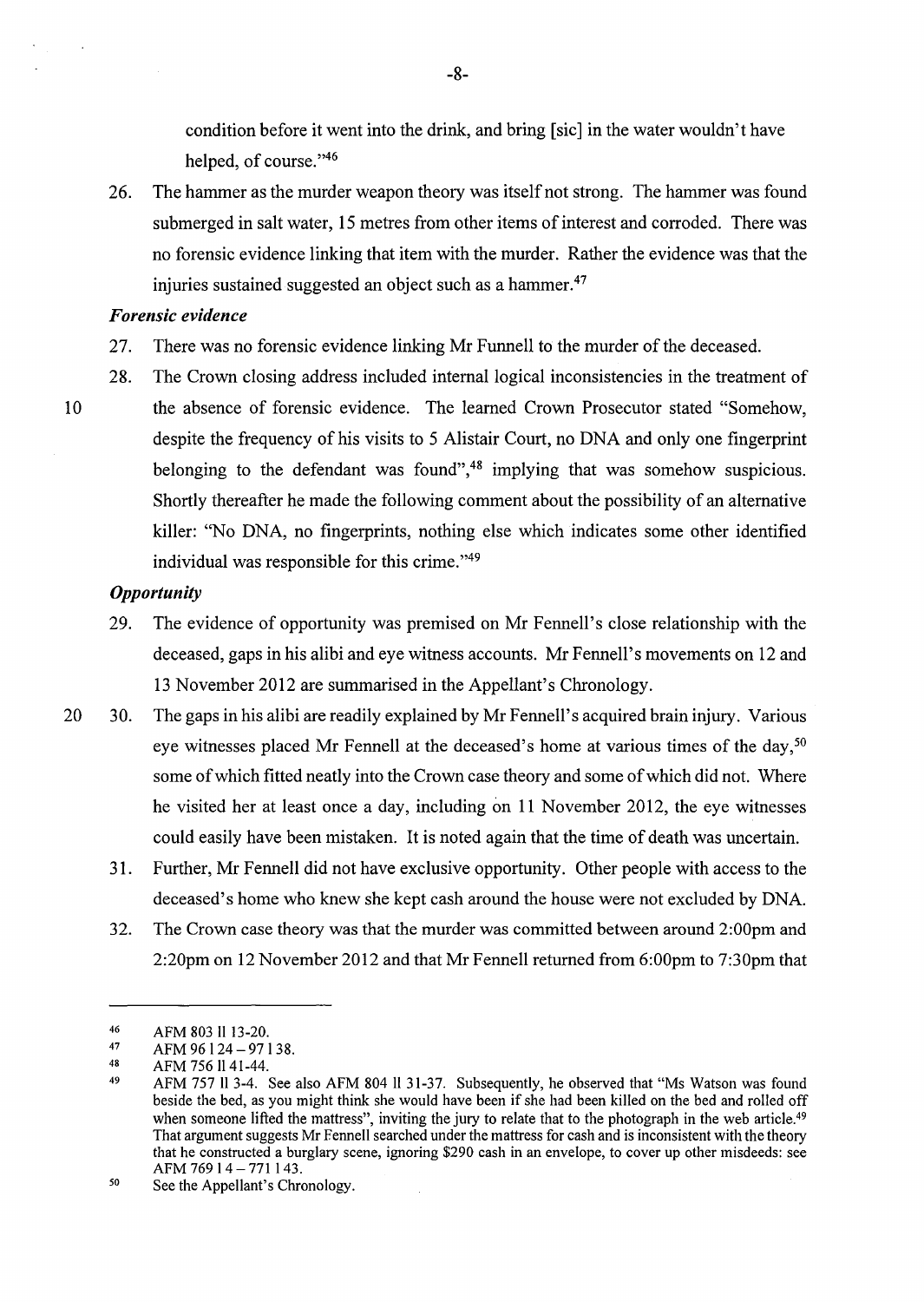evening to stage a burglary inside the deceased' s home. There was no forensic evidence to support this theory, which relied upon the extraordinarily weak evidence of Loretta McKie and Ulla Doolan.<sup>51</sup> Although there the evidence about Mr Fennell's movements that afternoon was not concrete, other witnesses placed him elsewhere on Macleay Island from  $12:30$ pm onwards.<sup>52</sup>

- 33. A witness who lived nearby, John Cooper, gave evidence that on either 12 or 13 November 2012 he heard a woman screaming and the dogs next door to the deceased's property "go off" barking, which he had never heard before.<sup>53</sup> Although he was unsure of the day, the witness was firm that this occurred late morning, before midday. The 10 Crown did not suggest that Mr Fennell attend the deceased's residence at this time. 54 As noted above, the deceased had significant defensive injuries on her hands and wrists. These included abrasions, crescent-shaped bruising to the forearms that suggested impact by a hammer, and multiple lacerations on the hands. 55 A 40mm by 10mm laceration on her right index finger was associated with a fractured phalange underneath.<sup>56</sup> In closing, the Crown suggested that as a result of the blows to the head, "the opportunity for [the deceased] to call out, to scream or to struggle were very limited, and that, you might think, accounts for the absence of anyone overhearing, in the course of the day, shouts or screams."<sup>57</sup> It then invited the jury to disregard John Cooper's evidence, suggesting that "you would think her opportunity to raise any kind of hue and cry was very, very limited 20 indeed."<sup>58</sup> The nature of her defensive injuries, however, suggest a violent struggle lasting at least some seconds.
	- 34. The confusion regarding the Crown case on opportunity is exemplified by the reasons of Gotterson JA. In finding that the jury verdict was supported by the evidence, his Honour observed: "There was evidence that the appellant's vehicle was sighted at about 11.00 am [on 12 November 2012] outside the deceased's house. This evidence had its imperfections."<sup>59</sup> At trial, neither party sought to rely upon that evidence and for good

59 AFM 767 11-23.

<sup>51</sup>  Ms McKie identified Mr Fennell as arriving on a red postie bike. However, as noted above at [IO], the postman Scott Cornell also rode a red postie bike and his DNA was linked to the toiletries bag found at Thompson Point. Ms McKie had never met Mr Fennell personally and saw the person entering the deceased's property from a distance and at an unusual angle: see fn 15 above.

<sup>52</sup>  See the Appellant's Chronology.

<sup>53</sup>  AFM 157 II 4-29.

<sup>54</sup>  AFM 775 II 1-25.

*<sup>55</sup>*  AFM 96 124 - 97 I 38.

<sup>56</sup>  57 AFM 96 II 24-31.

<sup>58</sup>  AFM 767 II 6-9.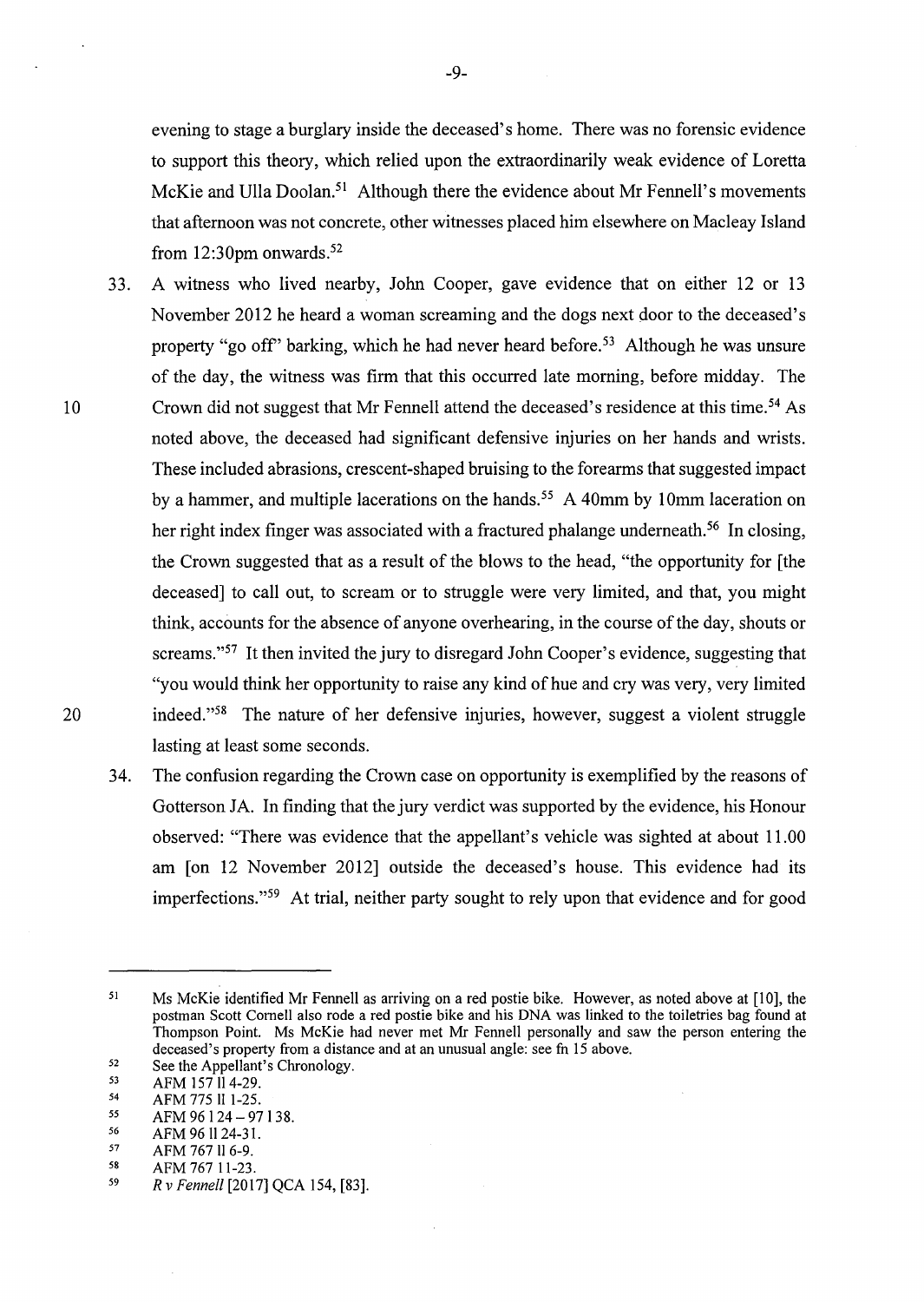reason.<sup>60</sup> In relation to Mr Fennell's alibi during the evening, his Honour observed: "... for the appellant to have begun using the computer at 6.20 pm would not have contradicted Ms Doolan's evidence of sighting the appellant at the deceased's house at about 6 pm."61 However, the reasons earlier summarise Ms Doolan's evidence that Mr Fennell was at the property from 6:00pm until 7:30pm.<sup>62</sup>

#### *Motive*

- 35. The prosecution claimed that the motive for murder was that Mr Fennell had stolen a sum of money from deceased. The evidence to support this claim was palpably weak.
- 36. On five occasions in late 2012 Mr Fennell attended a Westpac branch on the mainland 10 and collected funds from the deceased's account using withdrawal slips signed by her.<sup>63</sup> By that time the deceased required a walking stick and rarely, if ever, left her home.<sup>64</sup> Some of the handwriting on the withdrawal slips was attributed to Mr Fennell, which he freely volunteered during his interview with police.65 The Crown accepted that the first four transactions were legitimate and authorised by the deceased<sup>66</sup> but alleged that on 2 November 2012 Mr Fennell had stolen \$5,000. The Crown argued that this alleged theft provided motive for murder.
	- 3 7. The jury were asked to infer a theft on the basis of circumstantial evidence. At its highest, the supporting evidence was as follows:
		- a. Mr Fennell was a regular punter at the Macleay Island TAB;<sup>67</sup>
- 20 b. His wife was not aware of the extent his gambling<sup>68</sup> and a witness testified that Mr Fennell was worried she would find out;<sup>69</sup>
	- c. Mr Fennell visited the TAB on the afternoon of 12 November 2012 and did not disclose that during his interview with police;<sup>70</sup>

<sup>60</sup>  AFM 775 11 1-25; AFM 846 115-43; Core Appeal Book **(CAB)** 12 138 -T6 16. His Honour relied upon this evidence to support the Crown case on opportunity even though it is noted earlier the reasons that Mr Robinson conceded his recognition of Mr Fennell's vehicle in March 2014 "could have been a reconstruction": *R v Fennell* [2017] QCA 154, [38]. Helen Fennell's evidence was that she had the vehicle until around 12:30pm: AFM 308 1132-44.

<sup>61</sup>  *R v Fennell* [2017] QCA 154, [ 130].

<sup>62</sup>  Ibid [37].

<sup>63</sup>  Being \$3,000 on 22 August 2012, \$7,000 on 17 September 2012, \$3,000 on 28 September 2012, \$3,000 on 5 October 2012, and  $$8,000$  on 2 November 2012. See exhibits 59-63; MFI A at AFM 1121 143 - 1122 l 8; MFI B AFM 1189 I 56 - 1192 I 58.

<sup>64</sup>  MFI B AFM 1189 154 - 1190 121.

*<sup>65</sup>*  Mr Fennell's said the deceased had arthritis and sometimes asked him to complete the slip: MFI B AFM 1194 1131-34. The handwriting expert attributed each signature to the deceased: AFM 461 144-462 13.

<sup>66</sup>  AFM 782 II 15-18. However, the Crown's position in relation to the 5 October 2012 withdrawal of \$3,000 and theft of other cash seemed to shift: see e.g. AFM 783 ll 1-43.

<sup>67</sup>  AFM 422143 -423 137.

<sup>68</sup>  AFM 297 ll 4-14.

<sup>69</sup>  AFM 288 11 19-24.

<sup>70</sup>  See MFI A from AFM 1119; MFI B from AFM 1137, Exhibits 38-39.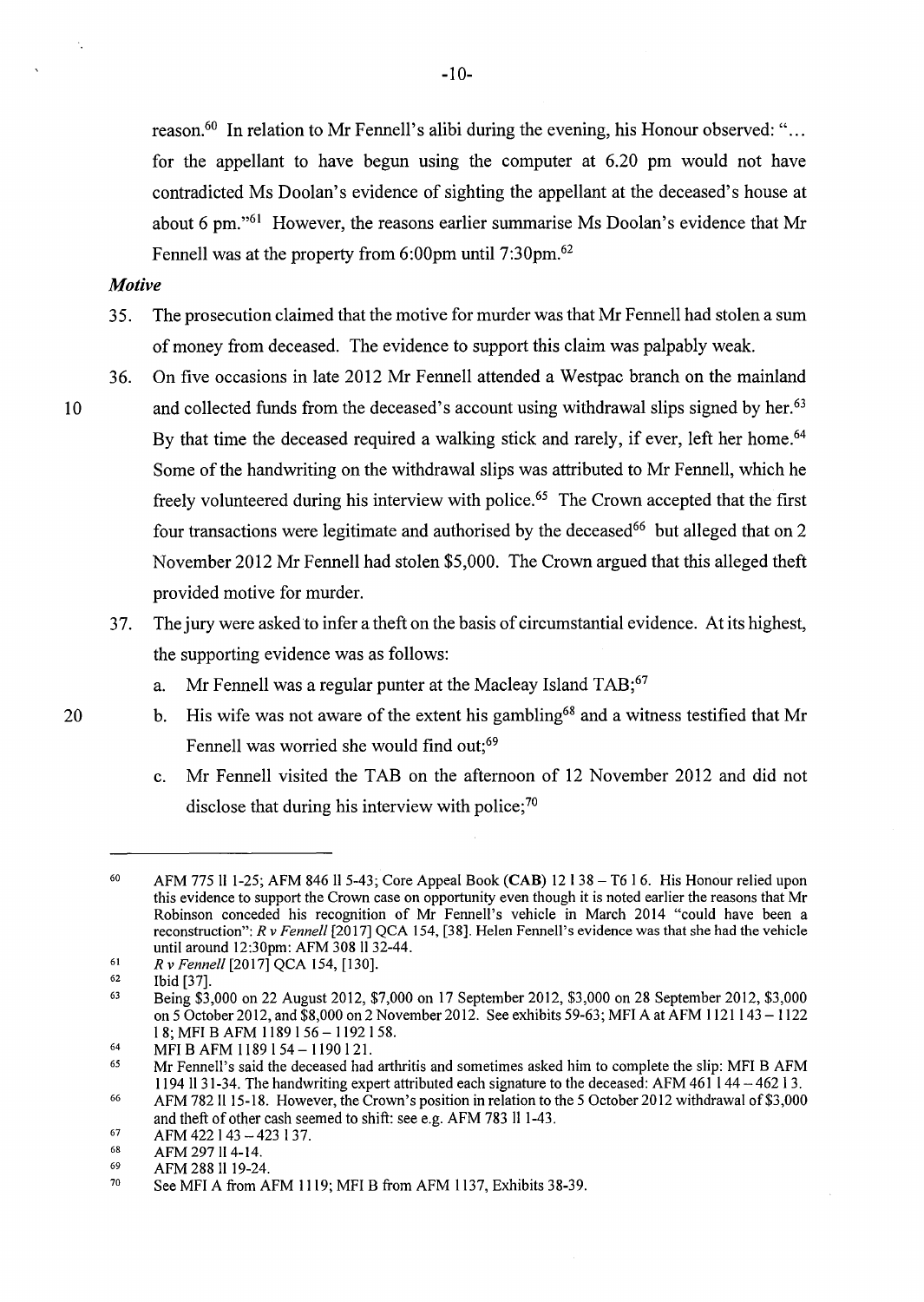- d. He had recently lost a contract delivering pamphlets for the Russell Island  $IGA$ ;<sup>71</sup>
- e. Shortly prior to her death, the deceased told her daughter and a neighbour that some money had gone missing<sup>72</sup> – notably, this could not have been a reference to the \$5,000 allegedly stolen by Mr Fennell;<sup>73</sup> and
- f. A handwriting expert attributed parts of the withdrawal slips to the deceased and Mr Fennell<sup>74</sup> and gave evidence that the figure "3" on the 2 November 2012 withdrawal slip had been changed to "8", though he could not say by whom;<sup>75</sup>
- g. On 5 October 2012, Mr Fennell asked Westpac staff about becoming a signing authority for the deceased's bank account  $-$  a measure the bank manager had 10 suggested as a more permanent solution to authorising each withdrawal slip:<sup>76</sup>
	- h. On 12 November 2012, before her death, he dropped by the deceased's home to return a biscuit tin she had previously used to store receipts and some cash.<sup>77</sup> He knocked but there was no answer and he left it on the patio; and
	- 1. At 7:47am on 12 November 2012, Mr Fennell's home computer clicked a link on the Yahoo homepage that led to an article titled "Weird Places People Hide Money Around the Home" (there is no suggestion this term was searched for).<sup>78</sup>
	- 38. Against that, the deceased had previously entrusted Mr Fennell with large sums of cash to transport to her family on nearby Lamb Island, with no suggestion of theft.<sup>79</sup> There had been no increase in Mr Fennell's long-term betting habits<sup>80</sup> and the Fennells were

-11-

<sup>71</sup>  AFM 661 II 1-24. The reasons of Gotterson JA observe, under the heading "Motive", "In early November 2012, he lost a part-time job delivering catalogues for the Russell Island IGA.": *R* v *Fennell* [2017] QCA, [22]. Mr Fennell had other contracts on Russell Island: MFI B AFM 1157 ll 5-10.

<sup>72</sup>  Exhibit 70, 1; AFM 408 147 – 409 18. In closing, the Crown used the evidence of Helen Watson to support a theory that the deceased intended to confront Mr Fennell about the missing funds and that this confrontation potentially led to her death: AFM 801 1126-30; 802 II 19-25; 814 140 - 815 I 14. Helen Watson died prior to trial, however her statement speaks for itself and does not support this argument.

<sup>73</sup>  The evidence was that the deceased checked her bank statements once they were delivered via post, however the statement for the relevant period had not arrived prior to her death. The Crown argued that the imminent bank statement created a risk the alleged theft would be discovered and provided Mr Fennell with a motive to kill the deceased. If Mr Fennell had defrauded her of \$5,000 in the way suggested, she would not have discovered this prior to the conversations about missing funds.

<sup>74</sup>  AFM 456112-459141.

<sup>75</sup>  AFM 459 I 25 - 461 I 9. The words "EIGHT THOUSAND DOLLARS ONLY" were unaltered. The evidence was that these words were written by Mr Fennell: AFM 459 11 25-34. At trial, it was not acknowledged that the Crown case theory relied upon Mrs Watson having signed a partially blank withdrawal slip.

<sup>76</sup>  AFM 385.14 140 - 385.15 I 8; 387 11 8-18.

<sup>77</sup>  AFM 403 Il 1-11; AFM 649 Il 29-33. That is, prior to the death on the Crown case.

<sup>78</sup>  Exhibit 68. The user returned to the Yahoo homepage less than one second later, but the expert could not exclude the possibility that the article remained open in another window or tab: AFM 489 146 -490 117.

<sup>79</sup>  Exhibit 70 [2]; MFI B AFM 1180 1 50 - 1181 1 26. Cf the evidence of the deceased's granddaughter at AFM 399 Il 13-23.

<sup>80</sup>  AFM 427 11 21-36.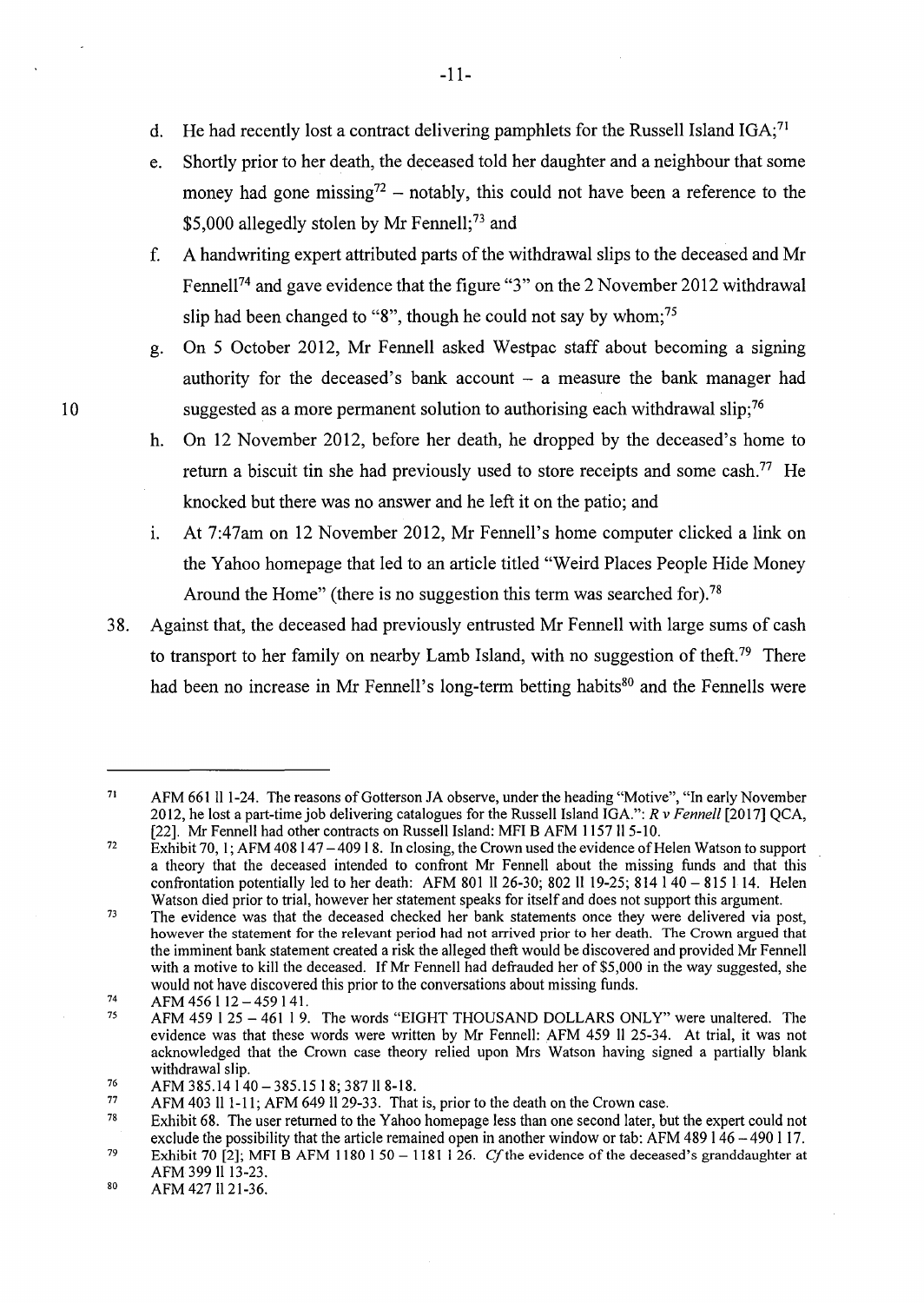not in financial distress. Although their savings were minimal, as at 30 June 2012 they were ahead on their mortgage and had been meeting their repayments.<sup>81</sup>

- 39. While discussing the missing funds with her daughter, the deceased "stated that there had been a person working around her house doing jobs" but "she was going to speak to [Mr Fennell] about it, because ... she was sure he would sort it out".<sup>82</sup> There was evidence that John Jackson had been working in the deceased's yard for around 12 months,<sup>83</sup> and that Mark Robinson had previously done work at her home. 84 Each man gave evidence at trial and was aware the deceased kept large sums of cash around the house. 85 DNA samples were taken from Mr Fennell, the deceased and 17 other persons known to have 10 had contact with the deceased, her home or various items of real evidence. There was no DNA or other forensic evidence linking Mr Fennell to the deceased's death. A sample was not taken from Mark Robinson who, as a result, was never excluded as a possible contributor. 86 Although a sample was taken from John Jackson, it is not clear whether the sample was compared with the forensic evidence.<sup>87</sup>
	- 40. The Crown case theory presented in closing on motive shifted throughout to account for different aspects of the evidence. For example, the Crown Prosecutor conceded that: "... the evidence as a whole is that Ms Watson was aware of and authorised those early transactions, to the extent where there were even phone calls made by bank staff to her on the first occasion to make sure that everything was okay."88
- 20 41. However, by the end of the closing address it is not clear whether the alleged theft by Mr Fennell was limited to \$5,000 from the 2 November 2012 withdrawal or was much broader.89 For example, the jury were invited to find significance in the total turnover of the Macleay Island TAB (rather than Mr Fennell's gambling expenditure) on the day of the \$7,000 withdrawal from the deceased's account, although that withdrawal was accepted as legitimate and there was no evidence he attended the TAB on that date.<sup>90</sup>
	- 42. The Crown case relied upon the forensic accounting evidence of Joanne McKinnon to support the Crown case on motive, together with significant focus on Mr Fennell's

<sup>81</sup>  Exhibit 103; AFM 689 ll 29-42.

<sup>82</sup>  Exhibit 70, [2]. As Helen Watson died prior to the hearing, the statement was admissible under s 93B *Evidence Act* 1977 (Qld).

<sup>83</sup>  AFM 380 II 4-13. He worked on her property each "month to six weeks": AFM 380 I 26.

<sup>84</sup>  AFM 245 II 24-36; 250 II 1-7, 21-22.

<sup>85</sup>  AFM 249 II 39-45; 250 II 9-19; 381 II 3-7.

<sup>86</sup>  See Exhibit 70, [3].

<sup>87</sup>  See AFM 570 1 11 - 571 1 19; Exhibit 70, [3].

<sup>88</sup>  AFM 782 II 15-18.

<sup>89</sup>  See e.g. AFM 802 II 1-43.

<sup>90</sup>  AFM 801 II 5-9. The submission then invites the jury to consider any connections regarding *all* of the withdrawals between August and November 2012: AFM 801 II 10-13.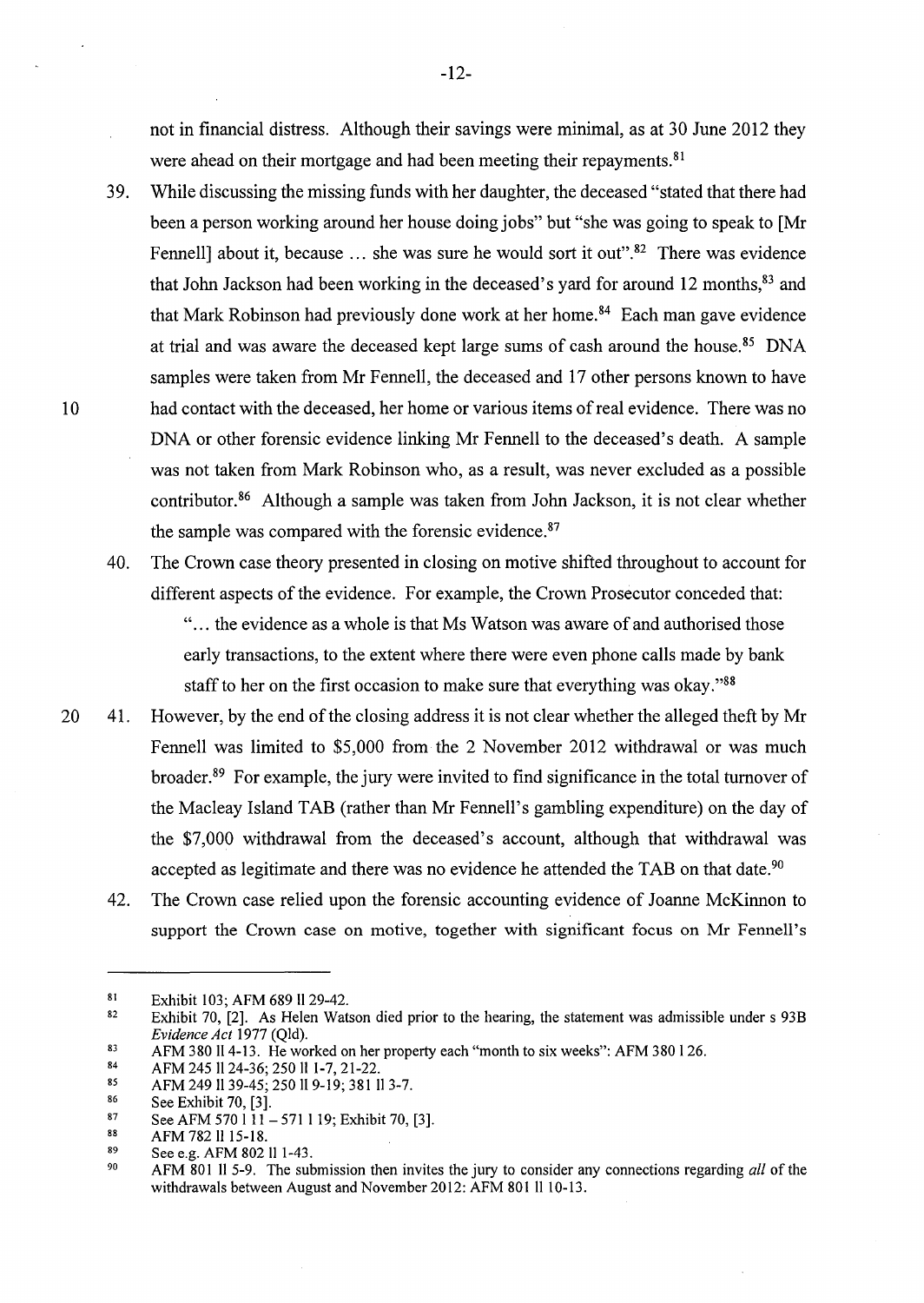gambling.<sup>91</sup> The forensic accounting evidence was convoluted, confusing and largely irrelevant. The effect of this evidence was to muddy the waters surrounding the Crown case on motive, by casting broad suspicion over Mr Fennell's finances.

- 43. During her evidence, Ms McKinnon explained the various graphs and tables but did not draw any conclusions or provide an overarching opinion about Mr Fennell's financial circumstances. The jury were apparently left to draw any conclusions for themselves.
- 44. Upon analysis, the following conclusions can be drawn from the accounting evidence:
	- a. The Fennell family had limited savings;  $92$
	- b. They spent in accordance with their income in any given month;  $93$
	- C. Their only debts were a mortgage and car loan totalling approximately \$130,000 as at 12 November 2012. There was no evidence that they were struggling to meet these liabilities. To the contrary, at 30 June 2012, the Fennells were ahead on their mortgage by  $$4,578.65$ ;<sup>94</sup>
		- d. Mr Fennell's business income in the preceding months had exceeded his weekly income in the previous two tax years;<sup>95</sup>
		- e. There had been no increase Mr Fennell's long-term betting habits.<sup>96</sup>
- 45. The only other evidence of any change in Mr Fennell' s financial circumstances were that he had recently lost the Russell Island IGA contract worth "about \$347 per week"<sup>97</sup> and that, in August 2012, he repaid a modest loan from his sister, who indicated she would 20 not be in position to lend him more money.<sup>98</sup> The IGA was not his only customer.
	- 46. The forensic accounting analysis could only have been relevant to the following issues:
		- a. Whether Mr Fennell was in financial distress at the time of the death;
		- b. Whether Mr Fennell had unexplained expenditure following the disputed transaction on 2 November 2012 or, taking the Crown allegations at their broadest, in the few months leading up to her death; or

10

-13-

<sup>91</sup>  See AFM 796 1 25 - 797 1 19.

<sup>92</sup>  Their savings had not, for example, sharply declined around the time of the death.<sup>92</sup>

<sup>93</sup>  Exhibits 90, 92, 95, 98.

<sup>94</sup>  AFM 70711 10-37. It was noted those funds could not be redrawn: Exhibit 103. There was, however, no evidence of a need to withdraw those funds.

<sup>95</sup>  See AFM 672 1 44 - 673 1 14. Between 1 July 2012 and 19 November 2012 (a period of 20 weeks), Mr Fennell had deposited \$19,531.09 into his business account (an average of approximately \$956 per week). Ms McKinnon accepted this as business income for the purposes of the analysis: 672 ll 15-27. During the 2010-2011 tax year, gross deposits totaled \$35,069.27 (approximately \$674 per week). During the 2011- 2012 tax year, gross deposits totaled \$47,705.10 (approximately \$917 per week).

<sup>96</sup>  AFM 427 ll 21-36.

<sup>97</sup>  AFM 661 1123-24.

<sup>98</sup>  The questioning of Ms Slater encompassed Mr Fennell's history of borrowing money from her and confirmed that as at 2012 this loan was "in the hundreds rather than thousands" of dollars. She was aware he "would have a bet". She said "he always paid back .... He never gave me any grief and I never ever asked for any money.": AFM 283 1 26 - 285 1 11.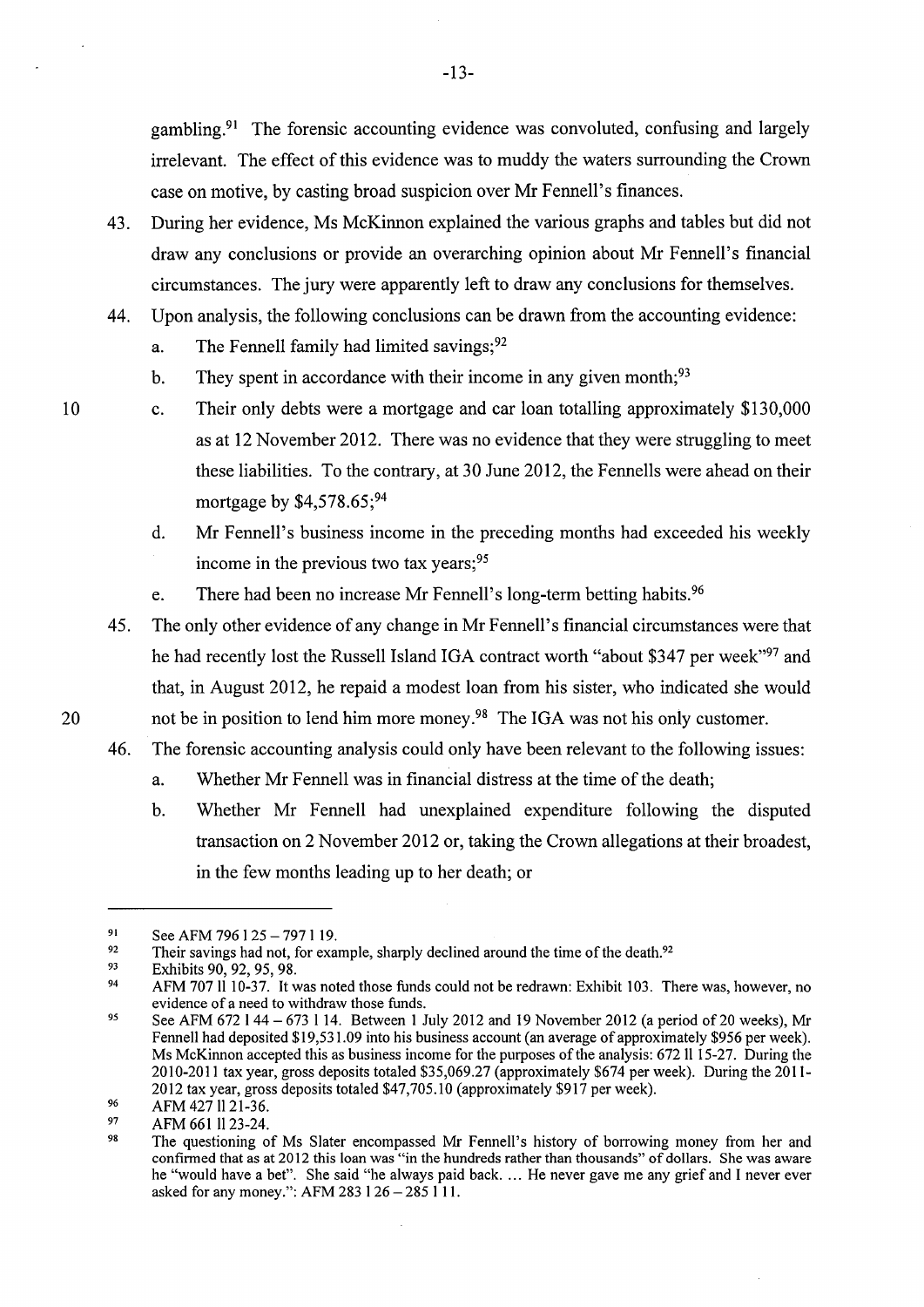- c. Whether there was any pattern in the deceased's bank withdrawals to indicate the disputed transaction of \$8,000 was unusual to the point of being suspicious.
- 47. Despite the limited potential relevance, the scope of the financial analysis was broad, covering the Fennells' finances for the period 1 July 2010 to 19 November 2012. The bulk of that period was irrelevant to the Crown case but was, nonetheless, the subject of lengthy and detailed questioning during examination-in-chief.
- 48. In summing-up and during closing addresses, the jury were given little guidance in how to treat this evidence or how it may have been relevant to the issues at trial.<sup>99</sup>
- 49. A summary table of income and expenditure included the figure of \$10,833.50, being 10 "Funds from Unknown Sources". On its face, that figure appears suspicious. However, it incorporated all unexplained expenditure total over the period 1 July 2010 to 19 November 2012. 100 Only \$859.70, including gambling expenditure, related to the period from 22 August 2012 during which Mr Fennell was assisting the deceased with her banking.<sup>101</sup> Given that Mr Fennell operated various businesses with a significant cash component (e.g. lawn mowing), that is hardly compelling. Further, Ms McKinnon did not consider all business records, which may have explained the source of those funds.<sup>102</sup>
- 50. Various graphs plotted the monthly closing balance of accounts operated by Mr Fennell and his immediate family members.<sup>103</sup> These graphs show a decrease in closing balance from around September 2012 which, on its face, seems to indicate a decline in their 20 financial position. However, plotting the closing balance of an account without reference to deposits and withdrawals throughout the period is meaningless.
	- 51. The graphs plotting monthly deposits and withdrawals demonstrate that, in any given month, the Fennells' expenditure closely matched their income.<sup>104</sup> In characterising their financial circumstances, the learned Crown Prosecutor stated that "the Fennell family spent as much as they earned."<sup>105</sup> Where their income, and proportionately their expenditure, fluctuated month to month, this could also be described as living within their means and adjusting their spending accordingly.<sup>106</sup>

<sup>99</sup>  AFM 796 11 25-43; 799 1 14 - 801 1 13; AFM 866 11 1-9; 867 1 18 - 868 1 2; 868 1 33 - 873 1 23: CAB 27 11 · 18-20; 32 II 6-14; 32 I 24 - 34 I 20. The directions on expert evidence did not refer to McKinnon's evidence: CAB 1814 - 19118.

<sup>100</sup>  101 Exhibit 87.

Exhibit 88.

<sup>102</sup>  103 This can be inferred from the limited documents included in Exhibit 86 compared to, e.g., deposits into the business account and Mr Fennell's tax returns.

<sup>104</sup>  Exhibits 89, 91, 94, 97.

Exhibits 90, 92, 95, 98.

<sup>105</sup>  AFM 785121.

<sup>106</sup>  The same graphs indicated a peak in during in August 2012, which represented purchase of flights for a family trip to New Zealand: See AFM 675  $138 - 67615$ ; Exhibit 89, 92. Some of these funds were paid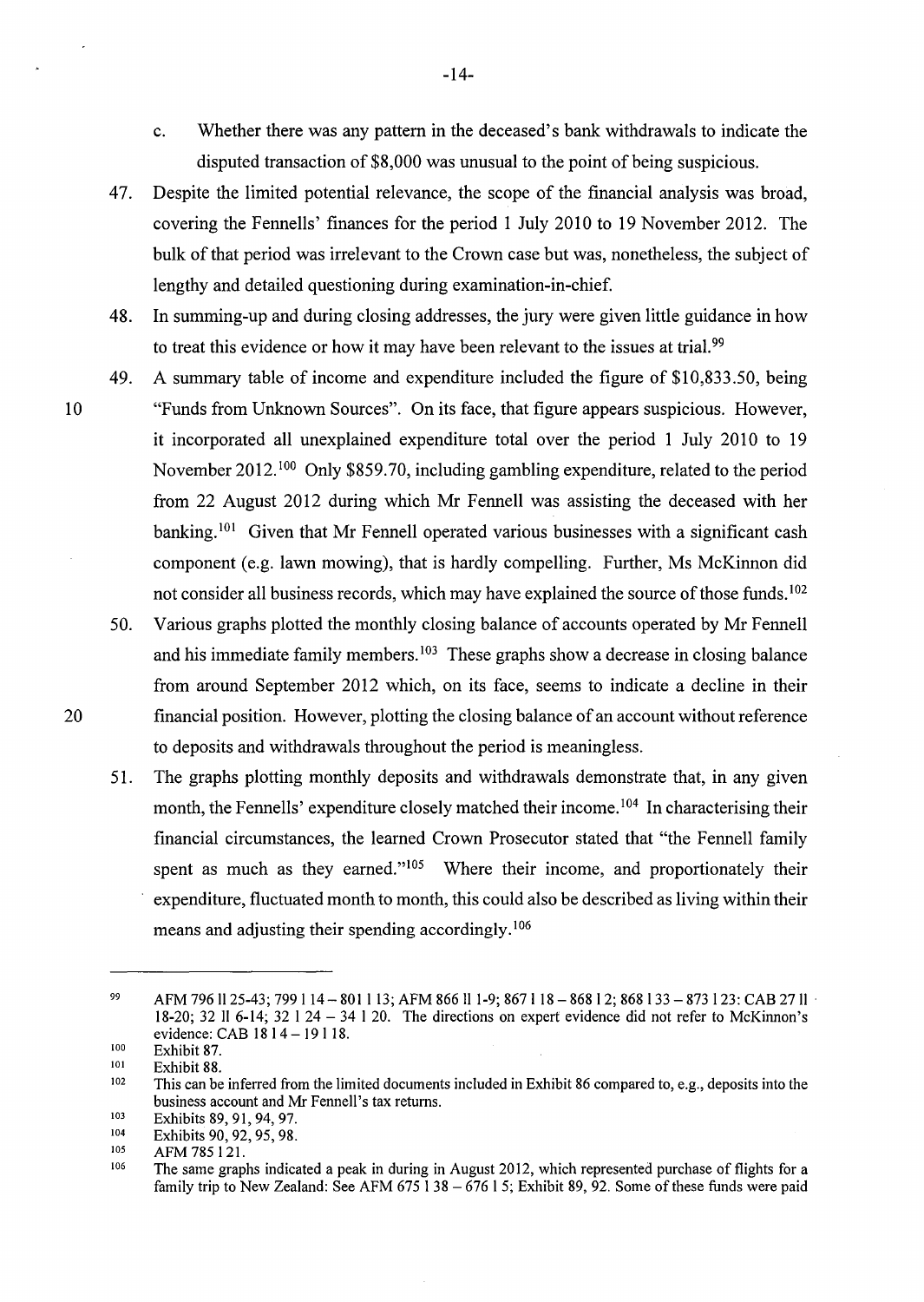- 52. Further evidence summarised the bank statements for the deceased's sole account for the period 2 November 2007 to 2 November 2012. 107 This summary does not demonstrate a pattern of withdrawals that suggest the \$8,000 withdrawal of 2 November 2012 was anomalous. The deceased did not use the account for day to day expenditure but withdrew lump sums, usually in amounts of no more than \$5,000, at irregular intervals. For example, there were no withdrawals between 1 June 2012 and 20 August 2012. <sup>108</sup>
- 53. Evidently, the deceased was withdrawing larger than usual amounts shortly prior to her death. However, the majority of those withdrawals (\$24,000) were not impugned by the Crown. 109 This additional cash was likely related to work that was being done to her 10 home around the time of her death.
	- 54. Another graph plots the deceased's withdrawals and deposits in each calendar month and arbitrarily truncates that data to the period July 2010 to November 2012. 110 This graph does not include withdrawals totalling  $$11,000$  in May 2010,<sup>111</sup> and makes the spike in withdrawals prior to her death seem more unusual.
- 55. The table titled "Correlation Analysis"<sup>112</sup> was an attempt to demonstrate some correlation between the deceased's withdrawals and activity in the various Fennell accounts.<sup>113</sup> A column entitled "Macleay Island TAB Turnover" encompassed TAB turnover for the entire island, not just Mr Fennell. 114 Ms McKinnon did not draw any conclusions from that document, which ultimately did not demonstrate anything of probative value but was 20 potentially dangerous in the hands of the jury. The closing submissions on this document were vague, speculative and invited the jury to make "odd connections" between the total TAB turnover and withdrawals from the deceased's account. <sup>115</sup>
	- 56. The closing address invited the jury to speculate about Ms McKinnon's evidence. For example, "what became of ... the \$16,000 that had come out of the account from August through until this point in early November? Why would [the deceased] suddenly need another \$8000?" It was suggested that this was "extraordinary" and that the only

from the childrens' "piggy bank" accounts. This peak may have appeared unusual to the jury and therefore probative, but was innocuous upon explanation.

<sup>107</sup>  Exhibit 99. These bank statements were issued monthly but do not reflect the calendar month.

<sup>108</sup>  Exhibit 104.

<sup>109</sup>  See also Exhibit 101, which plots the closing balance of the deceased's bank account for the period July 2010 to November 2012.

<sup>110</sup>  Exhibit 100.

Ill Exhibit 104.

<sup>112</sup>  Exhibit 102.

<sup>113</sup>  See AFM 693 1 23 - 695 1 29; 712 11 4-7. This document was the subject of comment and questioning by the learned trial judge: AFM 708 I 40- 709 I 39; 711 I 40- 713 114.

<sup>114</sup>  AFM 702 ll 24-33.

<sup>115</sup>  AFM 801 15. See also AFM 800 1 1 - 801 1 13.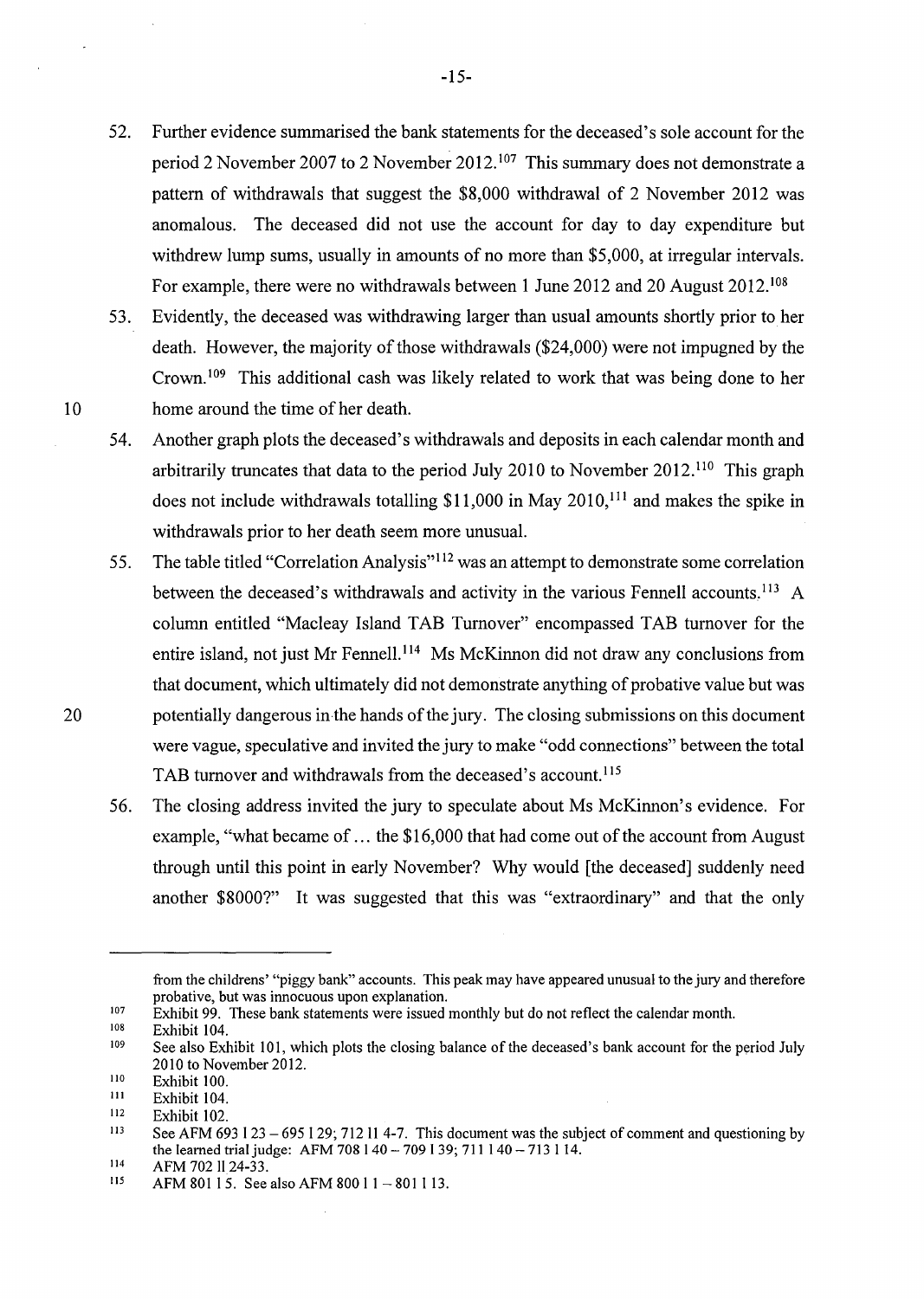"reasonable conclusion" was that Mr Fennell was "engaged in shady operations".<sup>116</sup> To the contrary, there was evidence that the deceased was having work done on her house and had arranged for tradesman to build a pergola in the back yard.<sup>117</sup>

57. The closing address observed that it would be wrong to assess Mr Fennell's gambling losses by extrapolating on the basis of his losses at the TAB on 12 November 2012. However, it then invites the jury to speculate on the basis of their own experience of gambling that he relied upon family bank accounts to meet his gambling losses.<sup>118</sup>

## *Alleged omissions in the record of interview*

58. An unusual feature of this case is Mr Fennell's acquired brain injury. He suffers from 10 short-term memory loss as the result of an accident in about 1980. Inexplicably, Mr Fennell's legal representatives did not adduce expert evidence about the nature of his brain injury and resultant memory loss. However, during his interview with police, Mr Fennell spoke about his impairment at some length.<sup>119</sup> Although the fact of his acquired brain injury was not disputed, in closing the learned Crown Prosecutor referred to specific details Mr Fennell could recall and said:

> "I mean, I don't know how short-term memory loss works in a pathological sense, but when you look at this conversation overall, he doesn't seem to be a man, you might think, who's really struggling to recall events ..."<sup>120</sup>

- 59. Mr Fennell, however, described his recall as "fractured parts of information"121 Where 20 there was no evidence to the contrary, the Crown submission was speculative.
	- 60. On 14 November 2012, the day after the body was discovered, Mr Fennell was questioned by police for seven hours. Although he was told he was not a suspect,  $122$  the nature and depth of the questioning suggests otherwise. He was questioned in detail about his movements from Saturday onwards and about his relationship with the deceased. The interview was covertly recorded.<sup>123</sup> Because he was said not to be a suspect, Mr Fennell did not receive the mandatory warnings, the officers did not comply

<sup>116</sup>  AFM 784 II 5-16; 785 Il 4-27.

<sup>117</sup>  AFM 210 1124-39; 2111110-14; Exhibit 70, I.

<sup>118</sup>  AFM 796 145 - 7971 19; 798 113-25.

<sup>119</sup>  120 His account was supported by the evidence of his wife: AFM 306  $142 - 307115$ . See also the evidence of Timothy Barker: AFM 317 I 23 - 318 I 10.

AFM 809 II 17-30.

<sup>121</sup>  MFI B at AFM 1167 ll 1-2. See also MFI B at AFM 1167 ll 1-52; 1168 ll 25-53.

<sup>122</sup>  MFI Bat AFM 1142 121.

<sup>123</sup>  When Mr Fennell asked whether he was being recorded, the officers denied it: MFI B at AFM 1141 ll 43-46.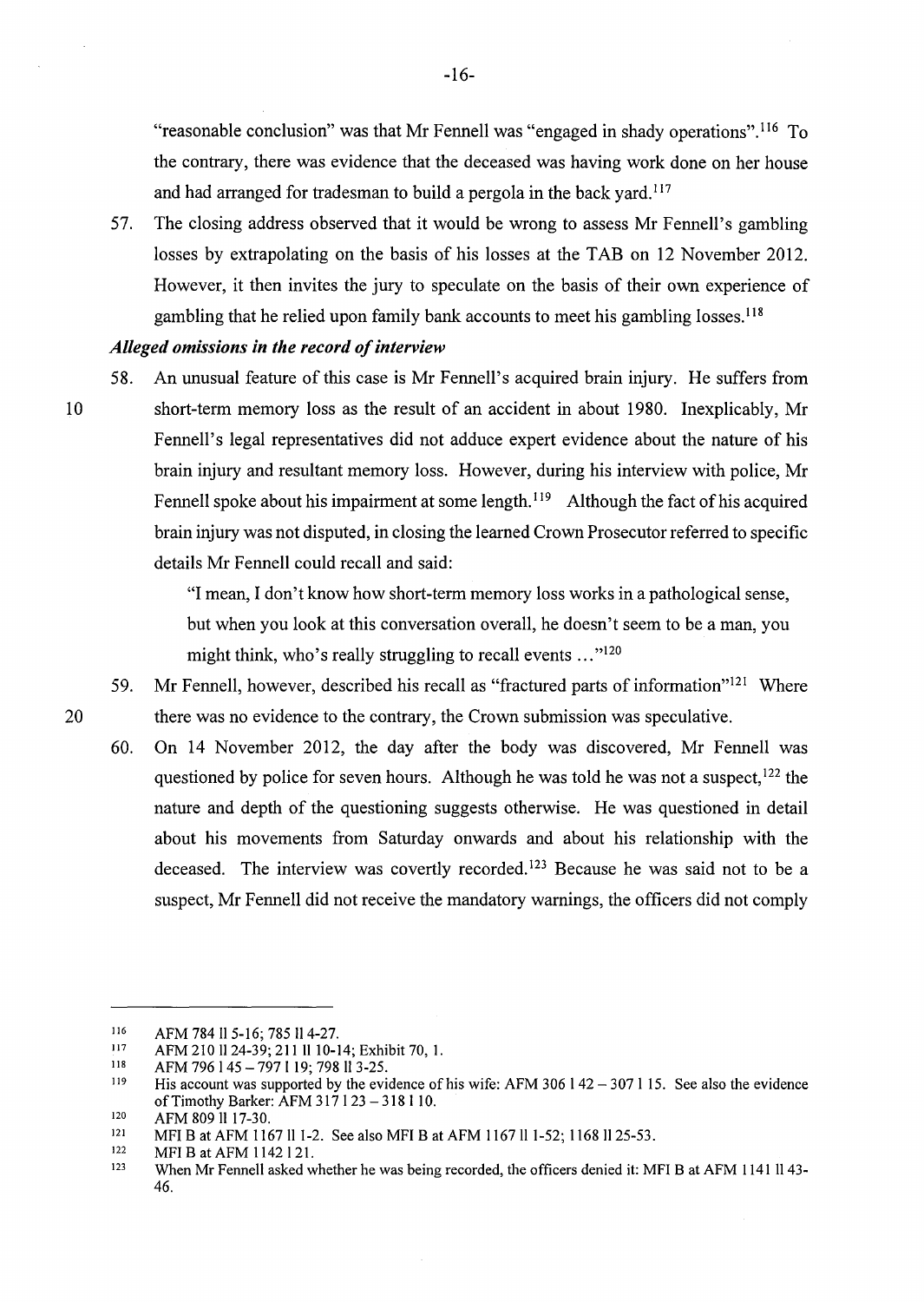with safeguards for questioning a suspect with impaired capacity,  $124$  and the interview far exceeded the usual time limit. <sup>125</sup>

61. Police had told Mr Fennell he would be questioned about his movements. At the start of the interview, he produced a typed timeline and explained his impairment, saying he said he had very little recollection of the previous days.<sup>126</sup> He explained, "I'll recall this much better in three or six months ... But I can't tell you what I had for lunch."<sup>127</sup> The timeline had been compiled with the help of his wife and by reference to a daily diary he kept at home. In that respect, this document was hearsay.<sup>128</sup> During his record of interview, police insisted that Mr Fennell handwrite a direct copy of the typed timeline, 129 which 10 was ultimately provided to the handwriting expert to analyse the withdrawal slips.<sup>130</sup>

62. The timeline did not include his visit to the TAB on the afternoon of 12 November 2012.

- 63. During discussions regarding directions the Crown Prosecutor sought a direction that "if the jury find that it is, in effect, a lie by omission, then that is something to which they can have regard in assessing the credibility and reliability of the versions given by the defendant." He added, "I don't suggest it goes so far as to imply guilt for the killing of Mrs Watson."<sup>131</sup>
- 64. The jury were given the standard direction about matters of credibility and reliability,  $132$ and a further direction on the use of lies going only to credit, listing various innocent explanations for the omission of the defendant's TAB visit.<sup>133</sup>
- 20 65. The Crown closing address used the word "reliability" to refer to matters of both reliability and credit but urged the jury to regard this as a deliberate omission.<sup>134</sup> The assertion that this was an intentional omission is problematic. During the interview he repeatedly explained that the timeline was not his independent recollection.<sup>135</sup> It is hardly surprising that neither his wife nor the freely accessible diary kept in his home recorded the TAB visit, as he was hiding his gambling from her.

<sup>124</sup>  *Police Powers and R~sponsibilities Act* 2000 (Qld), ss 415 and 422, Sch 6 meaning of *"person with impaired capacity".* 

<sup>125</sup>  *Police Powers and Responsibilities Act* 2000 (Qld), s 403.

<sup>126</sup>  Exhibit 38; MFI B at AFM 1140 1 15 - 1141  $\overline{112}$ . See also MFI B at AFM 1154 II 9-51; 1158 1 46-56;  $1162$   $156 - 1170$   $135$ .

<sup>127</sup>  MFI B at AFM 1147 ll 32-38. See also MFI B at AFM 1147 ll 50-56.

<sup>128</sup>  Nonetheless, in summing up the trial judge referred to it as "the defendant's evidence of his movements in the days surrounding the death": CAB 14 11 31-40.

<sup>129</sup>  See MFI Bat AFM 1148 1120-44.

<sup>130</sup>  See Exhibit 39 and AFM 455 ll 1-17.

<sup>131</sup>  AFM 726 1122-33.

<sup>132</sup>  CAB 11 1144-46. See Supreme and District Courts Benchbook, 23.6.

<sup>133</sup>   $CAB$  15  $14 - 16$  120.

<sup>134</sup>  AFM 758 120- 759130; 7761120-24; 813 128 - 81413.

<sup>135</sup>  See, e.g., MFI B at AFM 1122 1 50 - 1123 1 12; 1148 11 20-45; 1233 139 - 98 1 13; 1235 1 48 - 56; 1237 1 40- 1238 110.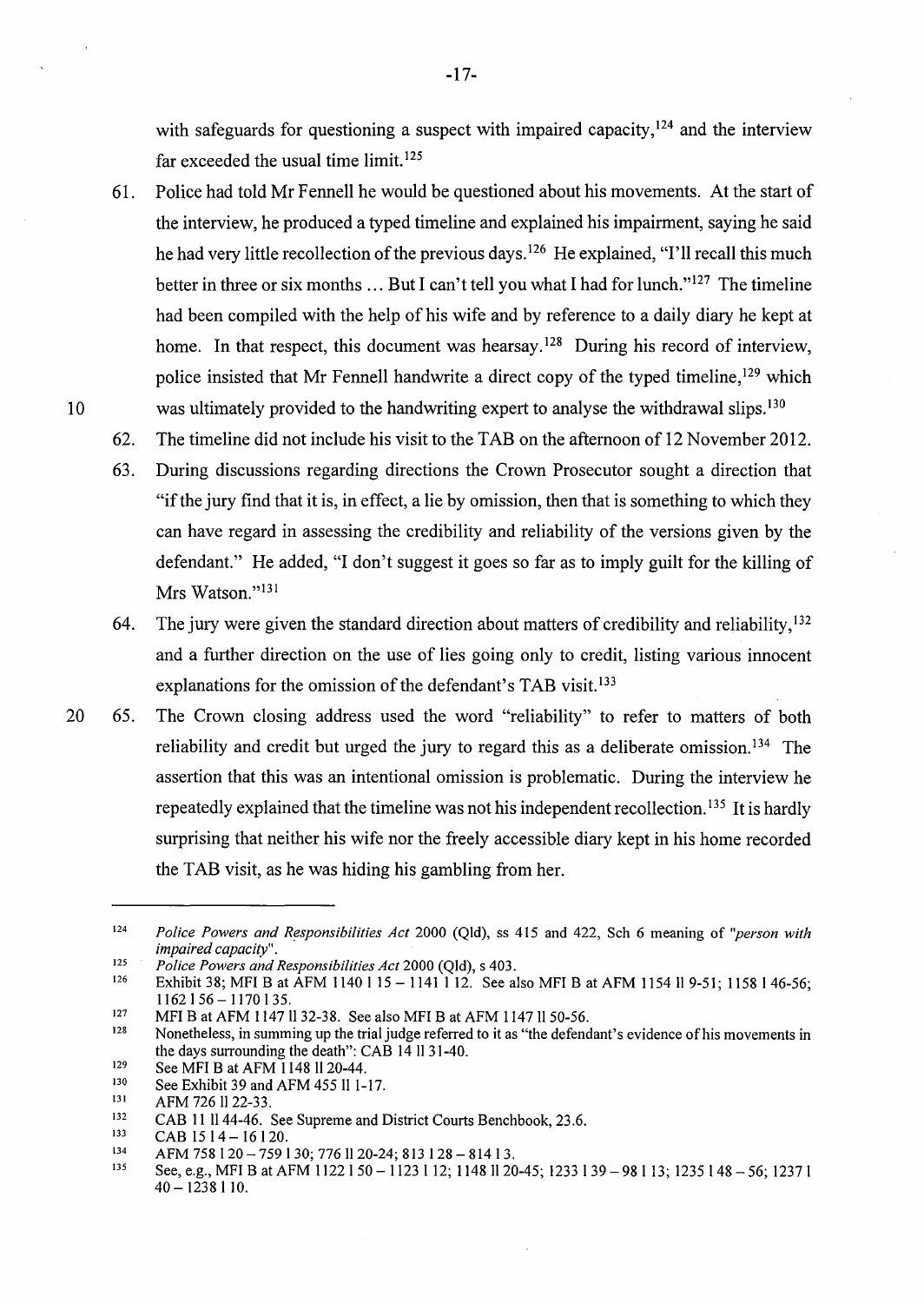66. Despite the concession made while seeking directions, the effect of those submissions was to invite the jury to rely upon the alleged omissions as evidence of consciousness of guilt. For example, when referring to Mr Fennell's losses at the TAB at afternoon:

> "One thousand three hundred and fifty-seven dollars and 10 cents bet, and \$1207.59 lost. The one successful bet is number 6, which you see returned a dividend of \$149.51. And this is all happening, mind, on that Monday afternoon after it seems likely on the evidence Mrs Watson has been killed, and something that he neglects to mention to the police."<sup>136</sup>

# *Prejudicial material in the record of interview*

- 10 67. In addition, the interview included material which would necessarily have indicated to the jury that Mr Fennell had previous contact with the police.<sup>137</sup> This may help to explain why the jury convicted on such an obviously weak case.
- 68. The jury was initially given a transcript of the interview which included references to the fact that Mr Fennell had previously been in prison.<sup>138</sup> That transcript was withdrawn from the jury before those parts of the interview were played.<sup>139</sup> However, the withdrawal occurred after an hour of silence in the recording during which each member of the jury had a transcript that included four explicit references to his time in prison, each towards the beginning of that document.<sup>140</sup> It is likely that members of the jury perused this document during the lengthy silence. 141 Oddly, defence counsel agreed with 20 the prosecutor's submission that there was "no reason to suspect that anyone jumped ahead" and did not apply to discharge the jury.<sup>142</sup>

# *The Court of Appeal decision*

- 69. The Court of Appeal decision on the unreasonableness ground is partly based upon the following significant errors of fact:
	- a. *"The appellant claimed that he had taken some of the amount withdrawn on 2 November 2012 to the deceased's daughter who resided on Lamb Island. This was*

142 AFM 150 l 1.

<sup>136</sup>  AFM 778 11 20-28. See also AFM 791 II 9-17.

<sup>137</sup>  Mr Fennell's prejudicial statements in the redacted interview (MFI B), which were not the subject of editing, were raised in the Queensland Court of Appeal. Those statements are extracted and considered in the reasons of Gotterson JA: *R v Fennell* [2017] QCA, [92]-[107]. The jury had access to copies of transcript MFI B during their deliberations: AFM 743 116- 744 13; 746 11 9- 11.

<sup>138</sup>  "I had to have it um, reassessed in prison.": MFI C, 24 I 37. " ... was diagnosed in prison prior to that.": MFI C, 35 147. "It's, it's um, only mild I'm told, although when in prison I think they stuck me with things like Lithium, you know, I was like a experimental case .... Given this, that, I'm just a prisoner, what does it matter.": MFI C, 37 ll 9-11, 15-16.

<sup>139</sup>  However, not before other prejudicial statements were heard by the jury: see the summary at *R v Fennell*  [2017] QCA, [92]-[99].

<sup>140</sup>  See fn 138 and AFM 145 ll 26-43.

<sup>141</sup>  *Cf.* Submissions of the learned prosecutor: AFM 149 ll 39-44.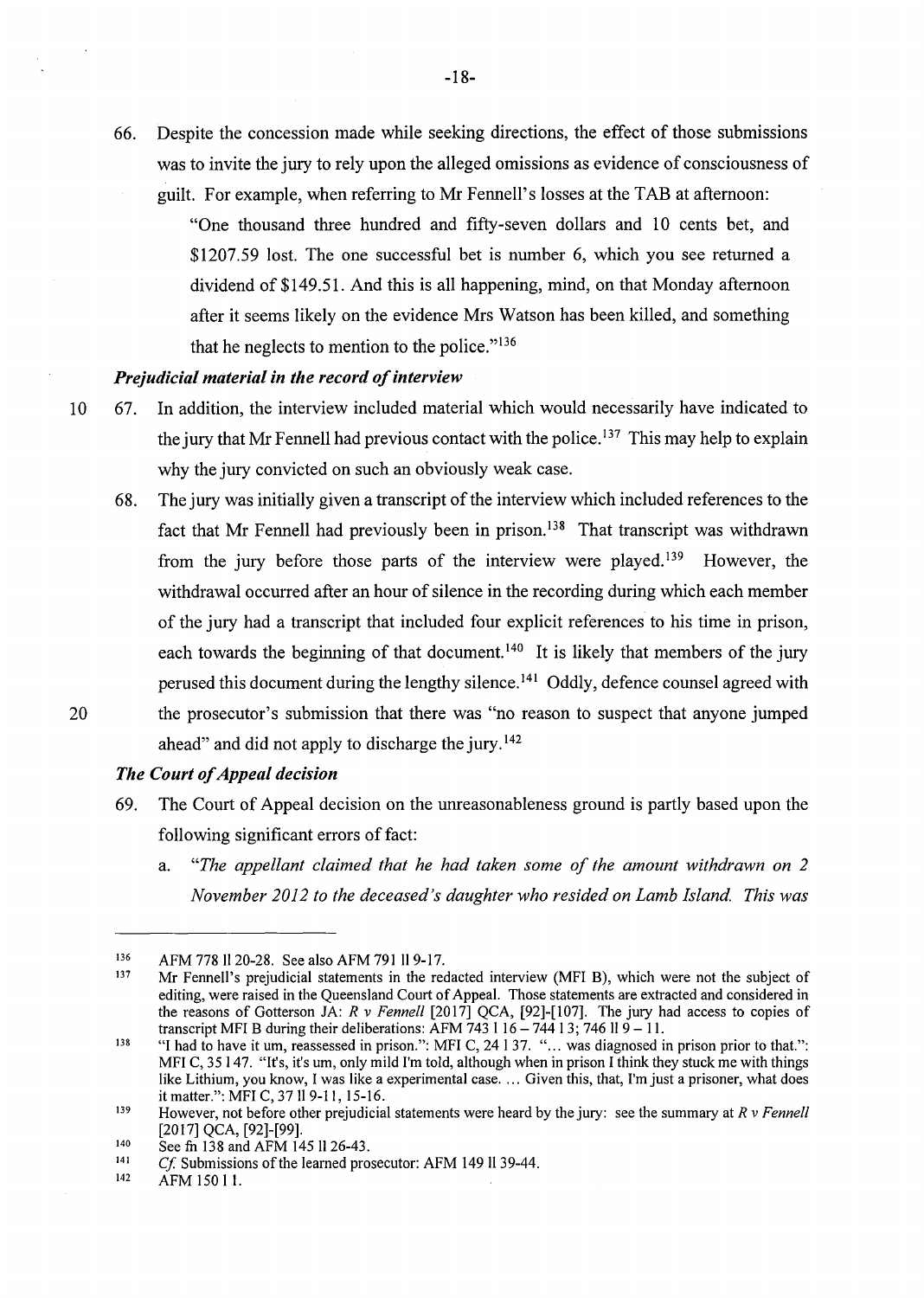*denied by the deceased's granddaughter.*"<sup>143</sup> – In fact, Mr Fennell told police he did not take any cash to Lamb Island on that occasion. <sup>144</sup>

- b. *"[The forensic accounting analysis] indicated an absence of commensurate withdrawals from the appellant's modest bank accounts which might have otherwise funded his punting at the time.*"<sup>145</sup> – Between 21 August and 12 November 2012, approximately \$15,280.00 in cash was withdrawn from Mr Fennell's personal and business accounts. <sup>146</sup>
- 70. These errors were highly relevant to motive. Further, the Court seems to have relied upon the first error as a lie demonstrating consciousness of guilt. In rejecting ground 1 10 of the appeal, the reasons observe:

"There was evidence of motive on the appellant's part. ... There was evidential basis for concluding that he had stolen at least \$5,000 from the deceased and was at risk that his theft would soon be discovered. ...

It is true that this was not a case of evidential perfection. However, that it was not does not mean that the evidence, overall, was insufficiently sound to support the major strands in the Crown's circumstantial case. In my assessment, it was."<sup>147</sup>

- 71. The second error goes to the alleged financial motive and compounds the danger of the first error. These errors of fact go to critical aspects of the Crown case and must have 20 contributed to the finding that the verdict was reasonable.
	- 72. The reasons of Gotterson JA also demonstrate the type of flawed reasoning that was likely engaged in by the jury. For example, confusion regarding which withdrawals were allegedly suspicious and which were not.<sup>148</sup> In relation to the forensic accounting evidence, his Honour observed:

"Ms McKinnon's evidence had a further relevance in demonstrating that the appellant did not have financial resources, which, had he had them, would have negatived any need to steal from the deceased to make ends meet. In this way, the evidence supported the Crown theory as to motive."<sup>149</sup>

<sup>143</sup>  144 *R v Fennell* [2017] QCA, [19]. The first error appeared in the written outline filed by the respondent Crown on appeal. At the hearing, senior counsel for Mr Fennell handed up a document correcting this and other factual errors in that document. That document was received but not admitted as an exhibit.

MFI A at AFM 1122 ll 46-51; MFI B 98 1 20 - 99 1 16.

<sup>145</sup>  *R v Fennell* [2017] QCA, [24]. The error was repeated in the consideration of ground 2: [111].

<sup>146</sup>  Exhibit 102; AFM 693 1 11 - 694 1 29. See also Exhibit 92. The figure \$15,280.00 is the sum of columns H and K in Exhibit 102.

<sup>147</sup>  *R v Fennell* [2017] QCA, **[86]-[88].** 

<sup>148</sup>  Ibid [23].

<sup>149</sup>  Ibid [112].